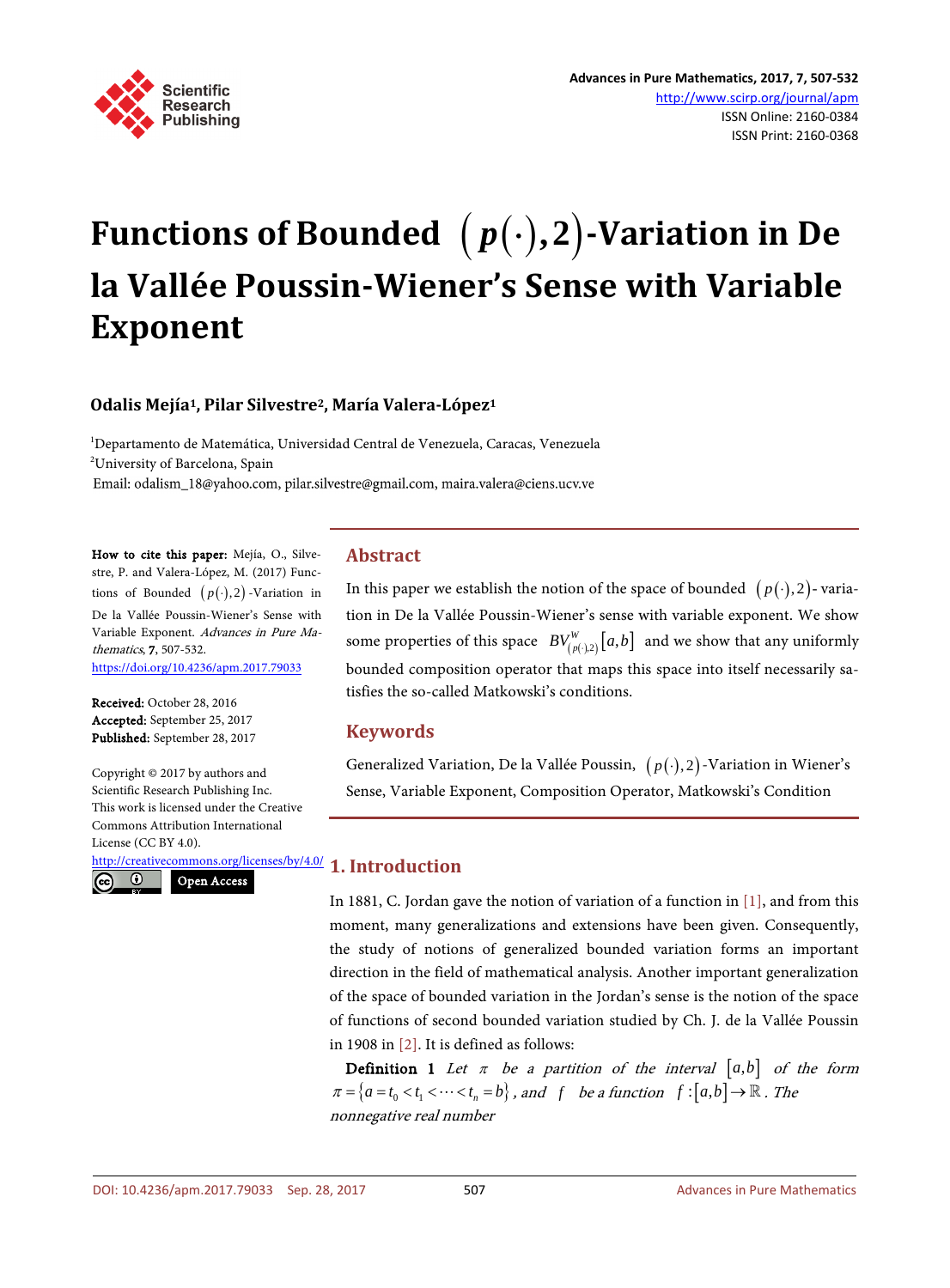$$
V^{(2)}(f) = V^{(2)}(f; [a,b]) := \sup_{\pi} \sum_{j=1}^{n-1} \left| \frac{f(t_{j+1}) - f(t_j)}{t_{j+1} - t_j} - \frac{f(t_j) - f(t_{j-1})}{t_j - t_{j-1}} \right|,
$$

is called the second variation of  $f$  on  $[a,b]$ , where the supremum is taken over all partitions  $\pi$  of  $[a,b]$ . In the case that  $V^{(2)}(f) < \infty$ , we say that *f* has bounded second variation on  $\begin{bmatrix} a,b \end{bmatrix}$  and we denote it by  $f \in BV^{(2)}[a,b]$ .

A well-known generalization of the functions of bounded variation was done by N. Wiener in 1924 in [\[3\].](#page-23-2) The p-variation of a function *f* is the supremum of the sums of the  $p<sup>th</sup>$  powers of absolute increments of  $f$  over non overlapping intervals. Wiener mainly focused on the case  $p = 2$ , the 2-variation.

**Definition 2** Let  $\pi$  be a partition of the interval  $[a,b]$  of the form  $\pi = \{a = t_0 < t_1 < \cdots < t_n = b\}$ , *f* be a function  $f : [a,b] \to \mathbb{R}$  and  $1 < p < \infty$ . The nonnegative real number

$$
V_p(f) = V_p(f; [a,b]) := \sup_{\pi} \sum_{j=1}^{n-1} |f(t_j) - f(t_{j-1})|^p,
$$

is called the Wiener *p*-variation of  $f$  on  $[a,b]$  where the supremum is taken over all partitions  $\pi$  of  $[a,b]$ . In the case that  $V_p(f) < \infty$ , we say that f has bounded Wiener *p*-variation on  $[a,b]$  and we denote it by  $f \in BV_p^W[a,b]$ .

The  $p<sup>th</sup>$ -variations were reconsidered in a probabilistic context by R. Dudley in [\[4\]](#page-24-0) and [\[5\],](#page-24-1) in 1994 and 1997, respectively. Many basic properties of the variation in the sense of Wiener and a number of important applications of the concept can be found in [\[6\]](#page-24-2) [\[7\].](#page-24-3) The paper by V. V. Chistyakov and O. E. Galkin in  $[8]$  in 1998 is very important in the context of *p*-variation.

The class of nonlinear problems with exponent growth is a new research field and it reflects a new kind of physical phenomena. In 2000 the field began to expand even further. Motivated by problems in the study of electrorheological fluids, Diening [\[9\]](#page-24-5) raised the question of when the Hardy-Littlewood maximal operator and other classical operators in harmonic analysis are bounded on variable Lebesgue spaces. These and related problems are the subject of active research to this day. These problems are interesting in applications (see [\[10\]](#page-24-6) [\[11\]](#page-24-7) [\[12\]](#page-24-8) [\[13\]\)](#page-24-9) and gave rise to a revival of the interest in Lebesgue and Sobolev spaces with variable exponent, the origins of which can be traced back to the work of Orlicz [\[14\]](#page-24-10) in the 1930's. In the 1950's, this study was carried on by Nakano [\[15\]](#page-24-11) [\[16\]](#page-24-12) who made the first systematic study of spaces with variable exponent. Later, Polish and Czechoslovak mathematicians investigated the modular function spaces (see for example Musielak [\[17\]](#page-24-13) [\[18\],](#page-24-14) Kovacik and Rakosnik [\[19\]](#page-24-15) and Kozlowski [\[20\]\)](#page-24-16). We refer to the book [\[13\]](#page-24-9) for detailed information on the theoretical approach for the Lebesgue and Sobolev spaces with variable exponents. Recently, in [\[21\]](#page-24-17) Castillo, Merentes and Rafeiro studied a new space of functions of generalized bounded variation. They introduced the notion of bounded variation in the Wiener sense with variable exponent  $p(\cdot)$ on  $[a, b]$  and study some of its properties.

**Definition 3** Given a function  $p:[a,b] \rightarrow (1,\infty)$ , a partition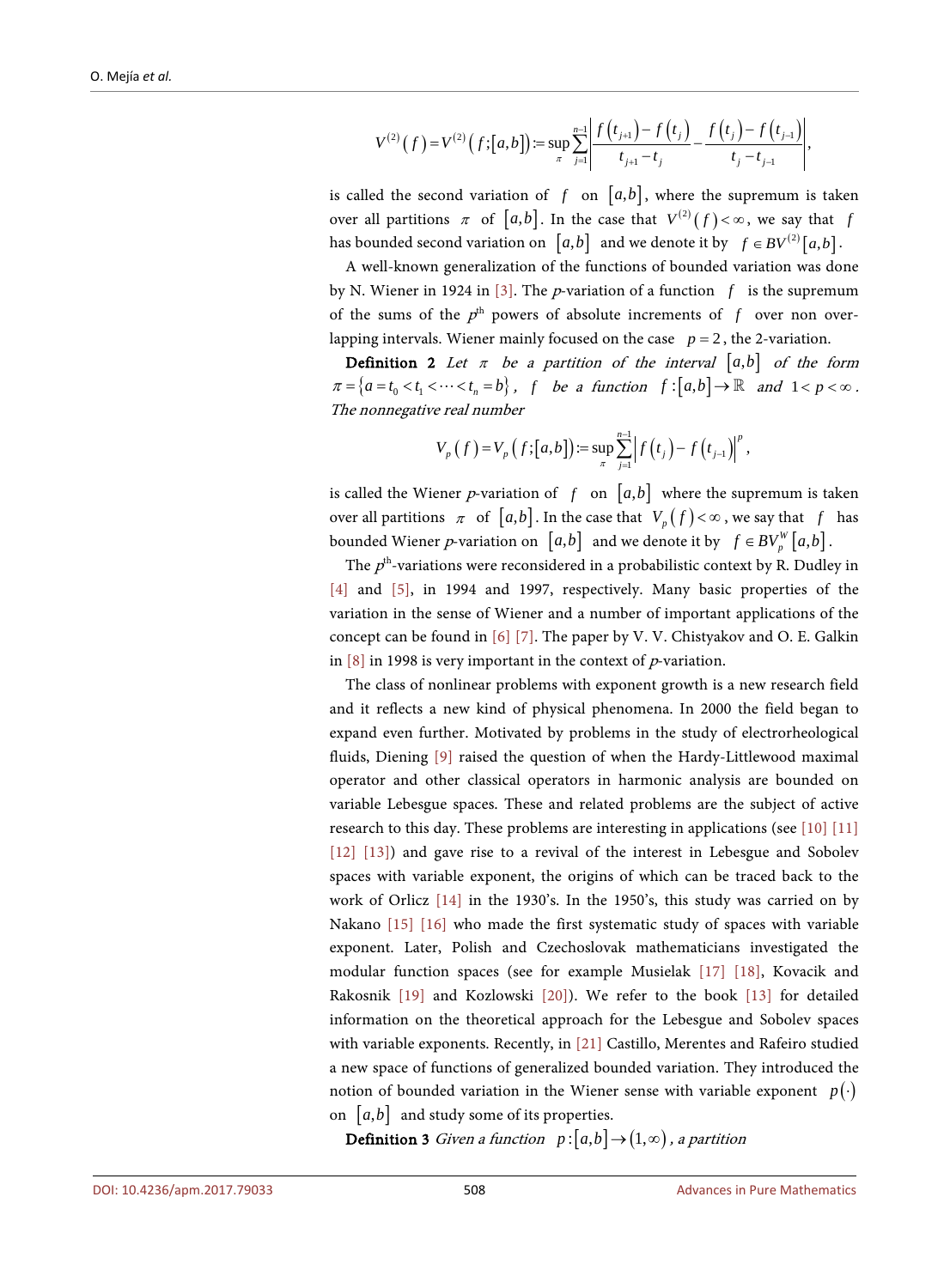$\pi = \{a = t_0 < t_1 < \cdots < t_n = b\}$  of the interval  $[a, b]$ , and a function  $f : [a,b] \to \mathbb{R}$ , the nonnegative real number

$$
V_{p(\cdot)}^W(f) = V_{p(\cdot)}^W(f, [a, b]) := \sup_{\pi^*} \sum_{i=1}^n \left| f(t_i) - f(t_{i-1}) \right|^{p(x_{j-1})}, \tag{1.1}
$$

is called the Wiener variation with variable exponent (or  $p(\cdot)$ -variation in Wiener's sense) of *f* on [ $a,b$ ] where  $\pi^*$  is a tagged partition of the interval  $[a,b]$ , *i.e.*, a partition of the interval  $[a,b]$  together with a finite sequence of numbers  $x_0, \dots, x_{n-1}$  subject to the conditions that for each  $j, t_j \le x_j \le t_{j+1}$ .

In case that  $V_{p(\cdot)}^W(f;[a,b]) < \infty$ , we say that *f* has bounded Wiener variation with variable exponent (or bounded *p*(⋅) -variation in Wiener's sense) on  $[a,b]$ . The symbol  $WBV_{p(\cdot)}[a,b] = BV_{p(\cdot)}^W[a,b]$  will denote the space of functions of bounded  $p(\cdot)$ -variation in Wiener's sense with variable exponent on  $[a, b]$ .

The aim of this paper is to provide a description of the new class formed by the functions of bounded  $(p(.), 2)$ -variation in the sense of Wiener as an extension to the double case of the previous concept. Also, we prove structural properties for mappings of bounded  $(p(\cdot),2)$ -variation in the Wiener's sense. Finally, we show that any uniformly bounded composition operator that maps the space  $BV_{( \rho(\cdot) , 2 )}^W \left[ a, b \right]$  into itself necessarily satisfies the so-called Matkowski's conditions.

### **2. Preliminaries**

In this section we present some definitions and propositions that will be used through out this paper.

**Definition 4** Let  $1 < p < \infty$ ,  $\pi$  be a partition  $\pi = \{a = t_0 < t_1 < \cdots < t_n = b\}$ of the interval  $[a,b]$ , and  $f:[a,b] \to \mathbb{R}$  be a function. The nonnegative real number

$$
V_{(p,2)}^W(f) = V_{(p,2)}^W(f; [a,b]) := \sup_{\pi} \sum_{j=1}^{n-1} \left| \frac{f(t_{j+1}) - f(t_j)}{t_{j+1} - t_j} - \frac{f(t_j) - f(t_{j-1})}{t_j - t_{j-1}} \right|^p,
$$

is called the De La Vallée Poussin-Wiener variation (or  $(p, 2)$  -variation in Wiener's sense) of  $f$  on  $[a,b]$  where the supremum is taken over all partitions  $\pi$  of  $[a,b]$ . In the case that  $V_{(p,2)}^W(f) < \infty$ , we say that  $f$  has bounded  $(p, 2)$  -variation on  $[a, b]$  and we denote by  $f \in BV_{(p, 2)}^W[a, b]$ .

For the interested readers can see some of the properties in [\[2\]](#page-23-1) [\[7\]](#page-24-3) and other related problems in [\[22\].](#page-25-0)

**Proposition 1** Let  $f:[a,b] \to \mathbb{R}$  be a function with  $a,b>0$  and consider  $1 < p < \infty$ . Then

- 1)  $V_{(p,2)}^W(f; [a,b]) = 0$  if and only if *f* is a liner function.
- 2) If  $V_{(p,2)}^W(f; [a,b]) < \infty$ , then *f* is bounded in  $[a,b]$ .
- 3)  $V^W_{(p,2)}(\cdot; [a,b])$  is a convex function.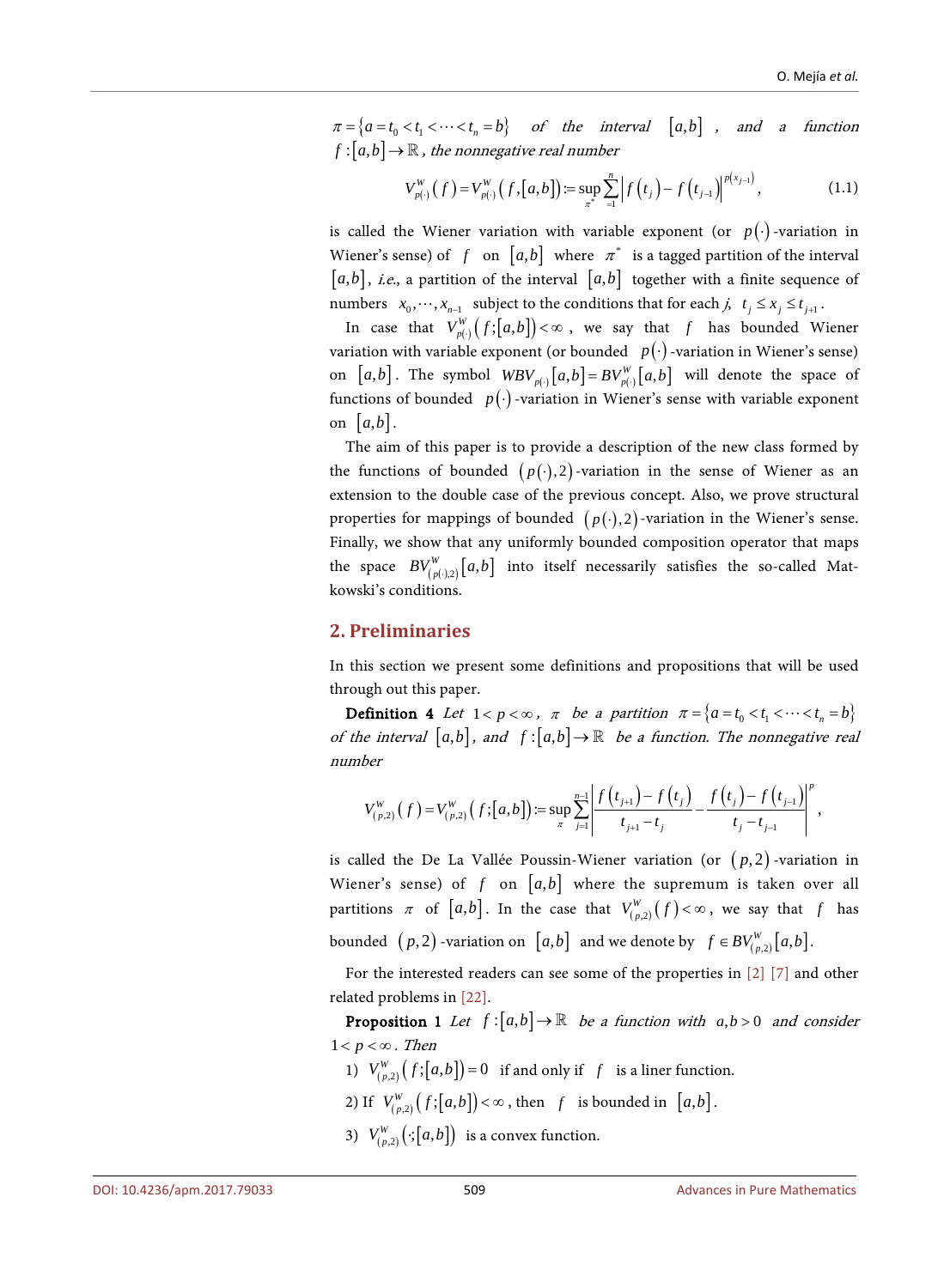*Proof.* 1) Suppose first that *f* is a linear function. If  $f(t) = \alpha t + \beta$  for all  $t \in [a, b]$ , with  $\alpha, \beta \in \mathbb{R}$ , then by Definition 4, it follows easily that  $V^W_{(p,2)}(f;[a,b]) = 0$ .

Now, if  $\; V_{( p, 2 )}^{W}\big( f ; \big[ a, b \big] \big) \! = \! 0$  , then by Definition 4 we have

$$
0 = V_{(p,2)}^{W} (f; [a,b])
$$
  
=  $\sup_{\pi} \sum_{j=1}^{n-1} \left| \frac{f(t_{j+1}) - f(t_j)}{t_{j+1} - t_j} - \frac{f(t_j) - f(t_{j-1})}{t_j - t_{j-1}} \right|^p$ .

Hence, for any partition  $\pi = \{a = t_0 < t_1 < \cdots < t_n = b\}$  of the interval  $[a, b]$ , we should have that

$$
\sum_{j=1}^{n-1} \left| \frac{f(t_{j+1}) - f(t_j)}{t_{j+1} - t_j} - \frac{f(t_j) - f(t_{j-1})}{t_j - t_{j-1}} \right|^p = 0.
$$

Then, any term in the sum should be zero. Since the function  $t \rightarrow t^p$ vanishes only at zero, it follows that

$$
\frac{f(t_{j+1}) - f(t_j)}{t_{j+1} - t_j} = \frac{f(t_j) - f(t_{j-1})}{t_j - t_{j-1}} \quad \text{for all } j = 1, 2, \dots, n-1.
$$

Therefore, *f* is equal to a linear function.

2) Suppose that  $f \in BV_{(p,2)}^W[a,b]$  and  $f$  is not bounded, then there exists a sequence  ${t_n}_{n \geq 1}$ ,  $t_n \in (a,b)$ ,  $n \geq 1$  such that  $|f(t_n)| \to \infty$  when  $n \to \infty$ . Let  ${t_m}_{m \geq 1}$  be a subsequence of  ${t_n}_{n \geq 1}$  such that  ${t_m}_{m \geq 1}$  converge to  $x \in [a, b]$ . Then, as  $\{f(t_m)\}_{m\geq 1}$  is a subsequence of  $\{f(t_n)\}_{n\geq 1}$ , so

$$
\left|f(t_m)\right| \to \infty \quad \text{when } n \to \infty.
$$

We have that

$$
\left|\frac{f(t_{n+1})-f(t_n)}{t_{n+1}-t_n}-\frac{f(t_n)-f(t_{n-1})}{t_n-t_{n-1}}\right|^p\leq V^W_{(p,2)}(f;[a,b]),\quad n\geq 1.
$$

Moreover for  $\pi = \{a \le t \le t_m \le \cdots \le b\}$  we get

$$
\left|\frac{f\left(t_{m}\right)-f\left(t\right)}{t_{m}-t}-\frac{f\left(t\right)-f\left(a\right)}{t-a}\right|^{p}\leq V_{\left(p,2\right)}^{W}\left(f,\left[a,t_{m}\right]\right)\leq V_{\left(p,2\right)}^{W}\left(f,\left[a,b\right]\right).
$$

In consequence,  $V_{(p,2)}^W(f;[a,b]) = \infty$ , since

$$
\left|\frac{f(t_m)-f(t)}{t_m-t}-\frac{f(t)-f(a)}{t-a}\right|^p\to\infty,
$$

as  $m \to \infty$ , which is a contradiction with  $f \in BV_{(p,2)}^W[a,b]$ . Therefore f is bounded.

3) Let  $f, g : [a,b] \to \mathbb{R}$  be two functions,  $\alpha, \beta \in [0,1]$  such that  $\alpha + \beta = 1$ and  $\pi = \{a = t_0 < t_1 < \cdots < t_n = b\}$  be a partition of  $[a, b]$ . Since  $t^p$  is convex and nondecreasing, we have that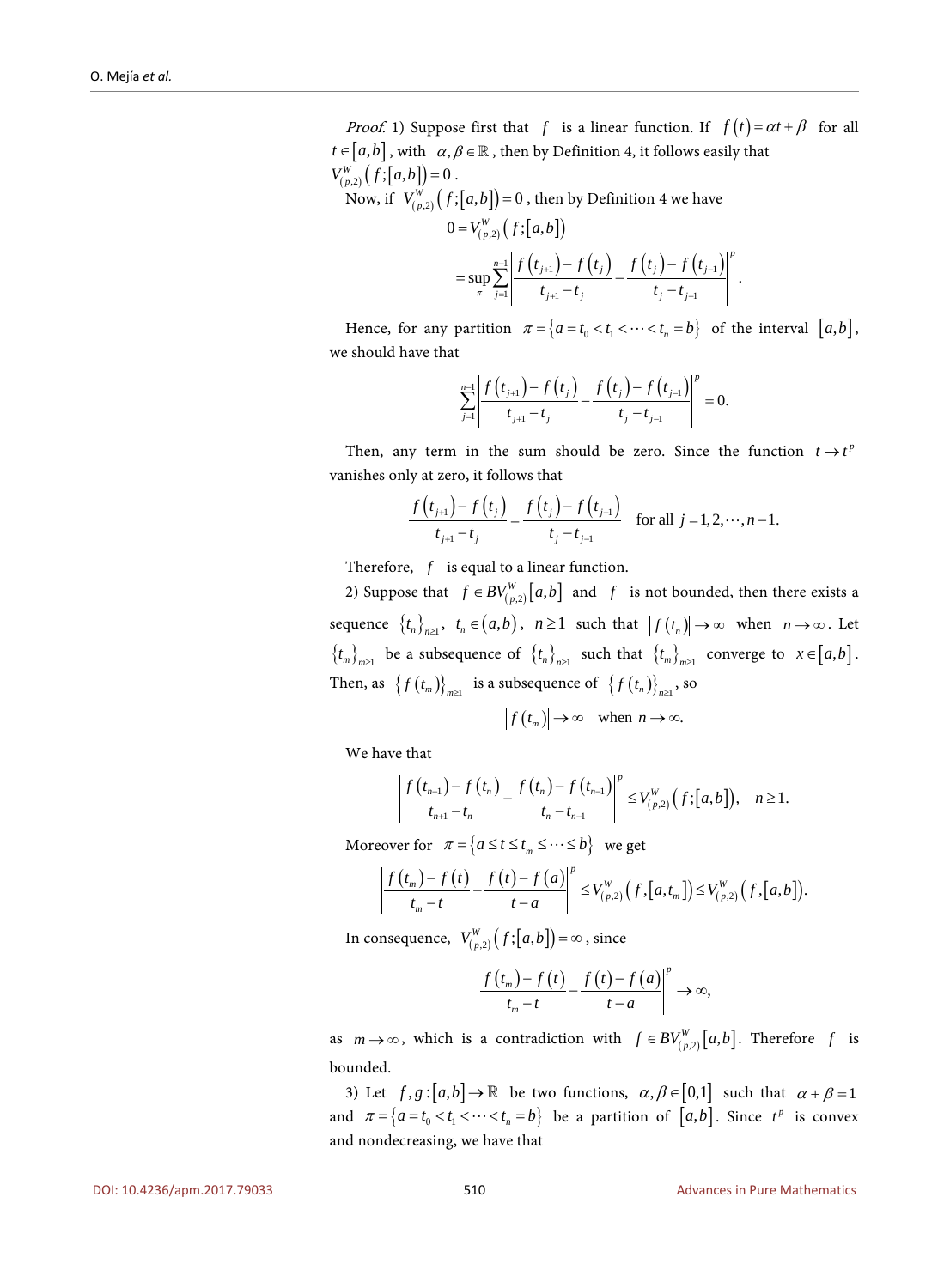$$
\alpha V_{(p,2)}^W(f; [a,b]) + \beta V_{(p,2)}^W(g; [a,b])
$$
\n
$$
= \alpha \sup_{\pi} \sum_{j=1}^{n-1} \left| \frac{f(t_{j+1}) - f(t_j)}{t_{j+1} - t_j} - \frac{f(t_j) - f(t_{j-1})}{t_j - t_{j-1}} \right|^p
$$
\n
$$
+ \beta \sup_{\pi} \sum_{j=1}^{n-1} \left| \frac{g(t_{j+1}) - g(t_j)}{t_{j+1} - t_j} - \frac{g(t_j) - g(t_{j-1})}{t_j - t_{j-1}} \right|^p
$$
\n
$$
\geq \sup_{\pi} \sum_{j=1}^{n-1} \left| \alpha \left[ \frac{f(t_{j+1}) - f(t_j)}{t_{j+1} - t_j} - \frac{f(t_j) - f(t_{j-1})}{t_j - t_{j-1}} \right]^p \right|
$$
\n
$$
+ \beta \left[ \frac{g(t_{j+1}) - g(t_j)}{t_{j+1} - t_j} - \frac{g(t_j) - g(t_{j-1})}{t_j - t_{j-1}} \right]^p
$$
\n
$$
= \sup_{\pi} \sum_{j=1}^{n-1} \left| \frac{(\alpha f + \beta g)(t_{j+1}) - (\alpha f + \beta g)(t_j)}{t_{j+1} - t_j} - \frac{(\alpha f + \beta g)(t_j) - (\alpha f + \beta g)(t_{j-1})}{t_j - t_{j-1}} \right|^p
$$
\n
$$
= V_{(p,2)}^W(\alpha f + \beta g; [a,b]).
$$

Then,  $V_{(p,2)}^W(\cdot; [a,b])$  is a convex function.

**Definition 5** (Norm in  $BV_{(p,2)}^W[a,b]$ ) The functional  $\lVert \cdot \rVert_{(p,2)}^W : BV_{(p,2)}^W[a,b] \to \mathbb{R}$  *defined by* 

$$
||f||_{(p,2)}^W := |f(a)| + |f'(a)| + V_{(p,2)}^W \big(f; [a,b]\big)^{\frac{1}{p}} \tag{2.1}
$$

is a norm.

In [\[7\],](#page-24-3) the authors have shown that the linear space  $BV_{(p,2)}^W[a,b]$  with the norm (2.1) is a Banach space and  $BV_{(p,2)}^W[a,b] \subset BV_p^W[a,b]$ .

### **3. Main Results**

In [\[23\]](#page-25-1) the authors present and study the space of functions of bounded  $p(\cdot)$ -variation as an extension of the space  $BV_p^W[a, b]$ . In this section, our goal is to study the corresponding space of functions of bounded second  $p(\cdot)$ -variation, with  $p(\cdot)$  be a variable exponent, as an extension of  $BV_{(p,2)}^W[a,b]$ .

**Definition 6** Let *p* be a function  $p:[a,b]\rightarrow(1,\infty)$ ,  $\pi$  be a partition  $\pi = \{a = t_0 < t_1 < \cdots < t_n = b\}$  of the interval  $[a,b]$  and  $f:[a,b] \to \mathbb{R}$  be a function. The nonnegative real number

$$
V_{(p(\cdot),2)}^W(f) = V_{(p(\cdot),2)}^W(f; [a,b]) := \sup_{\pi^*} \sum_{j=1}^{n-1} \left| \frac{f(t_{j+1}) - f(t_j)}{t_{j+1} - t_j} - \frac{f(t_j) - f(t_{j-1})}{t_j - t_{j-1}} \right|^{p(x_{j-1})},
$$

is called the De La Vallée Poussin-Wiener variation with variable exponent (or  $(p(\cdot),2)$ -variation in De La Vallée Poussin-Wiener's sense) of f on  $[a,b]$ , where  $\pi^*$  is a tagged partition of the interval  $[a,b]$ , *i.e.*, a partition of the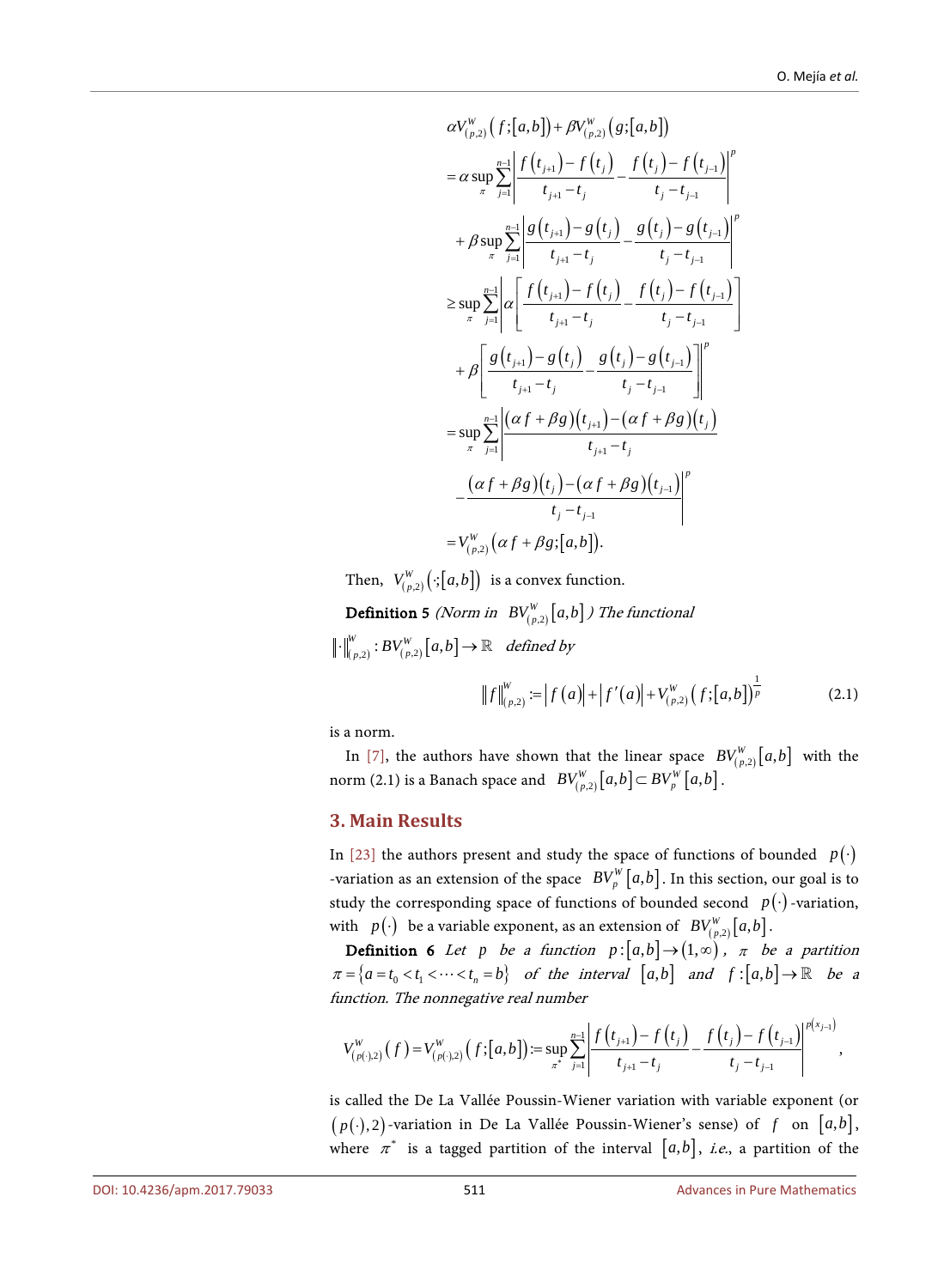interval [ $a, b$ ] together with a finite sequence of numbers  $x_0, \dots, x_{n-2}$  subject to the conditions  $t_i \leq x_i \leq t_{i+1}$  for each *j*. It is worth to note that by definition (we take supremum over all partitions), the number  $V^W_{(p(\cdot),2)}(f)$  does not depend on the election of the argument of the exponent. In the case that  $V^W_{(p(\cdot),2)}(f) < \infty$ , we say that *f* has bounded  $(p(\cdot),2)$ -variation on  $[a,b]$ .

We will denote by  $BV_{( p(\cdot), 2 )}^W \left[ a, b \right] = V_{( p(\cdot), 2 )}^W \left[ a, b \right]$  the space of functions of bounded  $(p(\cdot),2)$ -variation in Wiener's sense with variable exponent in  $[a,b]$ . It is endowed with the functional:

$$
||f||_{BV_{(p(\cdot),2)}^W}[a,b]} = |f(a)| + |f'_{+}(a)| + \inf \left\{ \lambda > 0; V_{(p(\cdot),2)}^W\left(\frac{f}{\lambda};[a,b]\right) \le 1 \right\}.
$$
 (3.1)

Then,

$$
\left(BV_{(p(\cdot),2)}^W[a,b],\|\cdot\|_{BV_{(p(\cdot),2)}^W[a,b]}\right) := \left\{f: [a,b] \to \mathbb{R}; \|f\|_{BV_{(p(\cdot),2)}^W[a,b]} < \infty\right\}.
$$

**Remark 3.1** Given a function  $p:[a,b] \rightarrow [1,\infty)$ .

- 1) If  $p(x)=1$  for all  $x \in [a,b]$ , then  $BV_{(p(\cdot),2)}^W[a,b] = BV^2[a,b]$ .
- 2) If  $p(x) = p$  for all  $x \in [a, b]$  and  $1 < p < \infty$  then

$$
BV_{(p(\cdot),2)}^W[a,b] = BV_{(p,2)}^W[a,b], i.e.,
$$
 the space of bounded  $(p(\cdot),2)$ -variation in De  
la Vallée Poisson-Wiener's sense with variable exponent is exactly the space of

bounded ( *p*, 2) -variation in De la Vallée Poisson-Wiener's sense.

Given a function  $p : [a,b] \rightarrow (1,\infty)$ , that is, a variable exponent function, let us define as in the literature,

$$
p^- := \operatorname{essinf}_{x \in [a,b]} p(x) = \sup \{ \beta \in \mathbb{R} : \left| \{ x \in [a,b]; p(x) < \beta \} \right| = 0 \},\
$$

and

$$
p^+ := \mathrm{esssup}_{x \in [a,b]} p(x) = \inf \left\{ \alpha \in \mathbb{R} : \left| \left\{ x \in [a,b]; p(x) > \alpha \right\} \right| = 0 \right\}.
$$

It is said that the exponent p is admissible if the range of p is in  $(1, \infty)$  and  $p^+$  is finite.

Let us recall a classical concept in the theory of function spaces. Let  $X$  be a vector space over  $\mathbb{R}$ . A convex and left-continuous function  $\rho: X \to [0, \infty]$  is called a convex pseudo-modular on  $X$  if for arbitrary  $x$  and  $y$ , there holds:

- 1)  $\rho(0x) = 0$ ,
- 2)  $\rho(\alpha x) = \rho(x)$  for every  $\alpha \in \mathbb{R}$  such that  $|\alpha| = 1$ ,
- 3)  $\rho(\alpha x + (1-\alpha)y) \leq \alpha \rho(x) + (1-\alpha)\rho(y)$  for every  $\alpha \in [0,1]$ .

It is possible to see that for  $p$  be an admissible function, the functional  $V^W_{(p(\cdot), 2)}\bigl(\cdot; [a, b]\bigr)$  is a convex pseudo-modular.

**Proposition 2** Let *p* be an admissible function. Then  $V_{(p(\cdot),2)}^W(\cdot; [a,b])$  is a convex pseudo-modular.

*Proof.* We have that for any  $f \in BV_{(p(\cdot), 2)}^W[a, b]$ ,

 $V^W_{(p(\cdot),2)}(0f;[a,b])=V^W_{(p(\cdot),2)}(0;[a,b])=0$ . Moreover, the fact that for any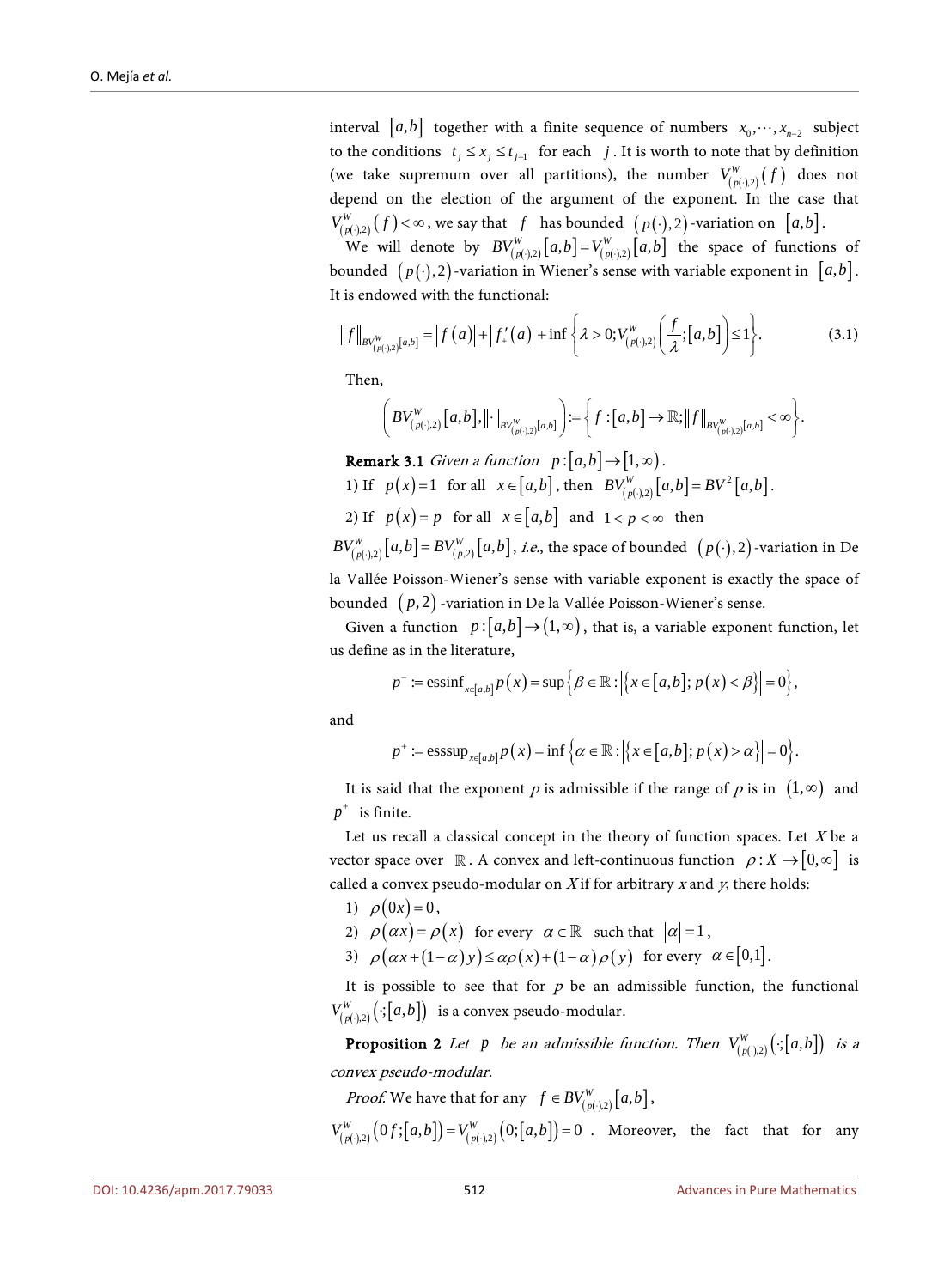$(f\in BV_{(\rho(\cdot),2)}^W\big[a,b\big]$  ,  $V_{(\rho(\cdot),2)}^W\big[\alpha f;[a,b]\big)=V_{(\rho(\cdot),2)}^W\big(f;[a,b]\big)$  whenever  $\big|\alpha\big|=1$ follows immediately from the definition.

Finally, with the same kind of argument than in Proposition 1(c) it follows that for  $\alpha \in [0,1]$  and  $f, g \in BV_{(p(\cdot),2)}^W[a, b]$  we have that

$$
V^{\rm w}_{(\rho(\cdot),2)}\Big(\alpha f+\big(1-\alpha\big) \, g\, ; \big[ a , b\big] \Big)\le \alpha V^{\rm w}_{(\rho(\cdot),2)}\Big(f\, ; \big[ a , b\big]\Big)+ \big(1-\alpha\big) V^{\rm w}_{(\rho(\cdot),2)}\Big(\, g\, ; \big[ a , b\big]\Big).
$$

**Definition 7** A convex and left-continuous function  $\rho: X \rightarrow [0, \infty]$  is called semimodular on *X* if

- 1)  $\rho(0) = 0$ ,
- 2)  $\rho(-x) = \rho(x)$  for every  $x \in X$ , and
- 3) if  $\rho(\lambda x) = 0$  for every  $\lambda \in \mathbb{R}$ , then  $x = 0$ .

For *p* be an admissible function, the functional  $V^W_{(p(\cdot),2)}( \cdot,[a,b])$  is a semimodular on *X* .

**Proposition 3** Let *p* be an admissible function. Then  $V^W_{(p(\cdot),2)}(\cdot,[a,b])$  is a semimodular.

*Proof.* Let  $f \in BV_{(p(\cdot),2)}^W[a,b]$  and  $\pi^*$  be a tagged partition of  $[a,b]$ , then

$$
V_{(p(\cdot),2)}^W(-f) = \sup_{\pi^*} \sum_{j=1}^{n-1} \left| \frac{-\left(f(t_{j+1}) - f(t_j)\right)}{t_{j+1} - t_j} - \frac{-\left(f(t_j) - f(t_{j-1})\right)}{t_j - t_{j-1}} \right|^{p(x_{j-1})}
$$
  
\n
$$
= \sup_{\pi^*} \sum_{j=1}^{n-1} \left| -1 \right| \left| \frac{f(t_{j+1}) - f(t_j)}{t_{j+1} - t_j} - \frac{f(t_j) - f(t_{j-1})}{t_j - t_{j-1}} \right|^{p(x_{j-1})}
$$
  
\n
$$
= \sup_{\pi^*} \sum_{j=1}^{n-1} \left| \frac{f(t_{j+1}) - f(t_j)}{t_{j+1} - t_j} - \frac{f(t_j) - f(t_{j-1})}{t_j - t_{j-1}} \right|^{p(x_{j-1})}
$$
  
\n
$$
= V_{(p(\cdot),2)}^W(f).
$$

On the other hand, if

$$
V_{(p(\cdot),2)}^{W}(\lambda f) = \sup_{\pi^{*}} \sum_{j=1}^{n-1} \left| \frac{\lambda f(t_{j+1}) - \lambda f(t_{j})}{t_{j+1} - t_{j}} - \frac{\lambda f(t_{j}) - \lambda f(t_{j-1})}{t_{j} - t_{j-1}} \right|^{p(x_{j-1})}
$$
  

$$
= \sup_{\pi^{*}} \sum_{j=1}^{n-1} \left| |\lambda| \left| \frac{f(t_{j+1}) - f(t_{j})}{t_{j+1} - t_{j}} - \frac{f(t_{j}) - f(t_{j-1})}{t_{j} - t_{j-1}} \right| \right|^{p(x_{j-1})}
$$
  

$$
= \sup_{\pi^{*}} \sum_{j=1}^{n-1} |\lambda|^{p(x_{j-1})} \left| \frac{f(t_{j+1}) - f(t_{j})}{t_{j+1} - t_{j}} - \frac{f(t_{j}) - f(t_{j-1})}{t_{j} - t_{j-1}} \right|^{p(x_{j-1})} = 0,
$$

for every  $\lambda$ , necessarily it follows that  $f = 0$ .

Proposition 4 Let *X* be a vector space, <sup>ρ</sup> be a semimodular on *X* and  $f \in X$ . Then

1)  $\rho(f) \leq 1$  if and only if  $||f||_{g} \leq 1$ , 2) if  $||f||_p \leq 1$ , then  $\rho(f) \leq ||f||_p$ ,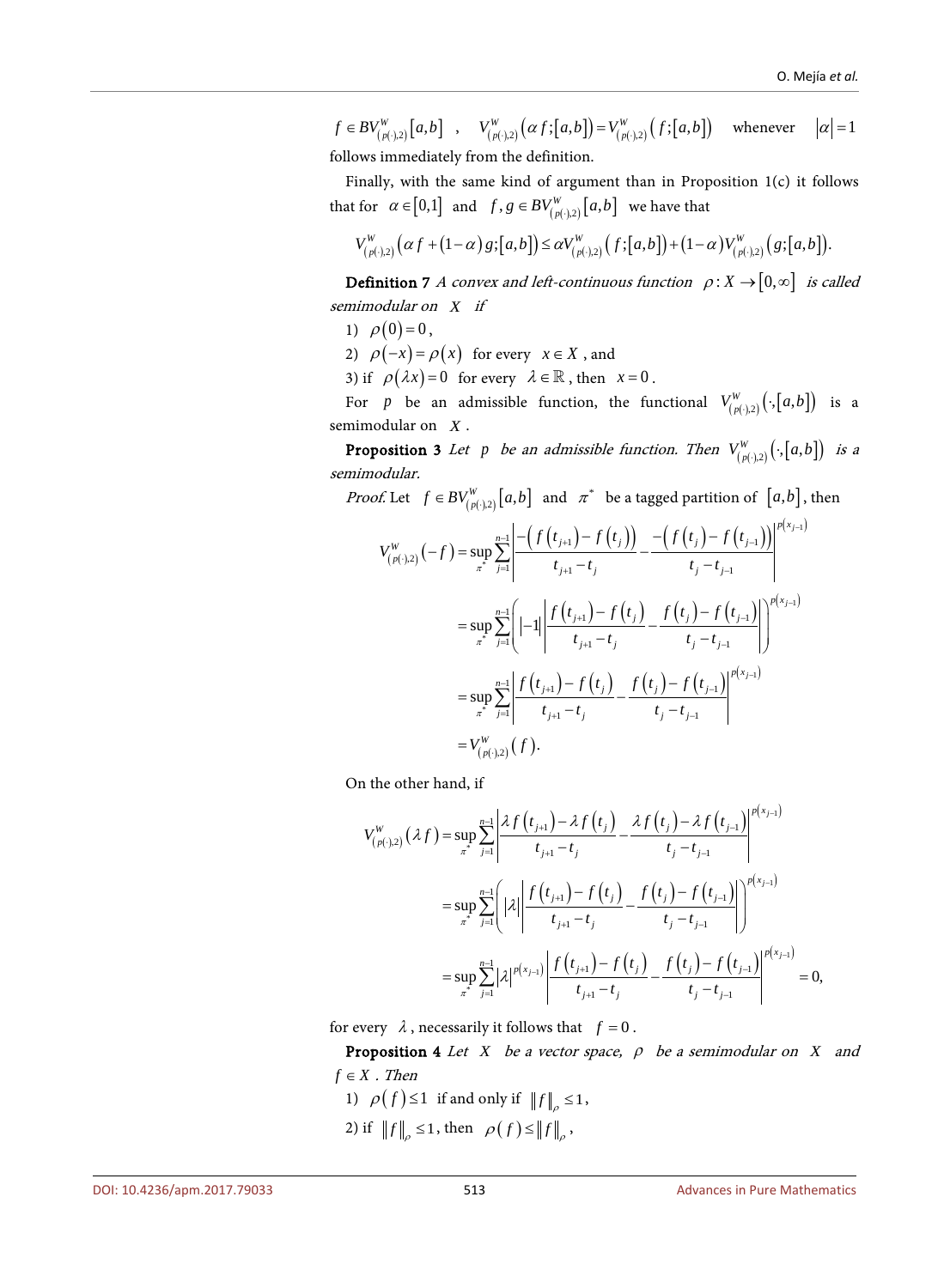3) if  $||f||_{\rho} > 1$ , then  $\rho(f) \ge ||f||_{\rho}$ , 4) for every  $f \in X$ ,  $||f||_2 \le \rho(f) + 1$ .

**Theorem 1** Let  $f:[a,b] \to \mathbb{R}$  be a function and *p* be an admissible function, then  $BV^2\big[ a,b \big] \subset BV_{(p(\cdot),2)}^W\big[ a,b \big]$ .

*Proof.* Let *p* be an admissible function,  $\pi^*$  be a tagged partition of the interval  $[a,b]$ ,  $f \in BV^2[a,b]$  and

$$
\sigma = \left\{ j \in \pi^* : \left| \frac{f(t_{j+1}) - f(t_j)}{t_{j+1} - t_j} - \frac{f(t_j) - f(t_{j-1})}{t_j - t_{j-1}} \right| \le 1 \right\}.
$$
\n
$$
\sum_{j=1}^{n-1} \left| \frac{f(t_{j+1}) - f(t_j)}{t_{j+1} - t_j} - \frac{f(t_j) - f(t_{j-1})}{t_j - t_{j-1}} \right|^{p(x_{j-1})} + \sum_{j \notin \sigma} \left| \frac{f(t_{j+1}) - f(t_j)}{t_{j+1} - t_j} - \frac{f(t_j) - f(t_{j-1})}{t_j - t_{j-1}} \right|^{p(x_{j-1})} \le \sum_{j \notin \sigma} \left| \frac{f(t_{j+1}) - f(t_j)}{t_{j+1} - t_j} - \frac{f(t_j) - f(t_{j-1})}{t_j - t_{j-1}} \right|^{p(x_{j-1})} + \sum_{j \notin \sigma} \left| \frac{f(t_{j+1}) - f(t_j)}{t_{j+1} - t_j} - \frac{f(t_j) - f(t_{j-1})}{t_j - t_{j-1}} \right|^{p(x_{j-1})} \le \sum_{j=1}^{n-1} \left| \frac{f(t_{j+1}) - f(t_j)}{t_{j+1} - t_j} - \frac{f(t_j) - f(t_{j-1})}{t_j - t_{j-1}} \right| + \sum_{j \notin \sigma} \left| \frac{f(t_{j+1}) - f(t_j)}{t_{j+1} - t_j} - \frac{f(t_j) - f(t_{j-1})}{t_j - t_{j-1}} \right|^{p(x_{j-1})} \le V^{(2)}(f; [a, b]) + \sum_{j \notin \sigma} \left| \frac{f(t_{j+1}) - f(t_j)}{t_{j+1} - t_j} - \frac{f(t_j) - f(t_{j-1})}{t_j - t_{j-1}} \right|^{p(x_{j-1})} \le V^{(2)}(f; [a, b]) + \sum_{j \notin \sigma} \left| \frac{f(t_{j+1}) - f(t_j)}{t_{j+1} - t_j} - \frac{f(t_j) - f(t_{j-1})}{t_j - t_{j-1}} \right|^{p(x_{j-1})} \le V^{(2)}(f; [a, b]) + \sum_{j \notin \sigma} \
$$

Then,

$$
V_{(p(\cdot),2)}^W(f) := \sup_{\pi^*} \sum_{j=1}^{n-1} \left| \frac{f(t_{j+1}) - f(t_j)}{t_{j+1} - t_j} - \frac{f(t_j) - f(t_{j-1})}{t_j - t_{j-1}} \right|^{p(x_{j-1})}
$$
  

$$
\leq V^{(2)}(f; [a,b]) + \sup_{\pi^*} \sum_{j \notin \sigma} \left| \frac{f(t_{j+1}) - f(t_j)}{t_{j+1} - t_j} - \frac{f(t_j) - f(t_{j-1})}{t_j - t_{j-1}} \right|^{p(x_{j-1})}.
$$

The proof of the fact that  $\sup_{x^*} \sum_{i=1}^{\infty} \left| \frac{f(t_{j+1}) - f(t_i)}{t_{i+1} - t_i} - \frac{f(t_i) - f(t_{j-1})}{t_{i+1} - t_{i+1}} \right|^{p(x_{j-1})}$  $1$ ,  $1 \cup \{i_j\}$ ,  $1 \cup \{i_j\}$ ,  $1 \cup \{i_{j-1}\}$  $\iota_j$   $\iota_j$   $\iota_{j-1}$  $\sup \sum_{j} \left| \frac{J'(\ell_{j+1}) - J'(\ell_j)}{J'(\ell_j)} - \frac{J'(\ell_j)}{J'(\ell_j)} \right|$  $j \notin \sigma$   $l_{j+1} - l_j$   $l_j - l_j$  $f(t_{i+1}) - f(t_i) = f(t_i) - f(t_i)$  $\left| \frac{1}{\pi^*} \sum_{j \notin \sigma} \right|$   $t_{i+1} - t_i$   $t_i - t_i$  $\mu_{+1}$  |  $\bar{f}$  |  $\mu_{j}$  |  $\bar{f}$  |  $\mu_{j}$  |  $\mu_{j+1}$  $\sum_{j \not \in \sigma} \left| \frac{f\left(t_{j+1}\right) - f\left(t_{j}\right)}{t_{j+1} - t_{j}} - \frac{f\left(t_{j}\right) - f\left(t_{j-1}\right)}{t_{j} - t_{j-1}} \right|^{r \left(\gamma - 1\right)} < \infty$ 

will be by contradiction. That is, we assume that

$$
\sup_{\pi^*} \sum_{j \notin \sigma} \left| \frac{f(t_{j+1}) - f(t_j)}{t_{j+1} - t_j} - \frac{f(t_j) - f(t_{j-1})}{t_j - t_{j-1}} \right|^{p(x_{j-1})} = \infty. \text{ Therefore, there exists a}
$$

tagged partition  $\pi^*$  such that

$$
\sum_{j \notin \sigma} \left| \frac{f(t_{j+1}) - f(t_j)}{t_{j+1} - t_j} - \frac{f(t_j) - f(t_{j-1})}{t_j - t_{j-1}} \right|^{p(x_{j-1})} = \infty.
$$

Since  $j \notin \sigma$  and  $p(\cdot) > 1$  we get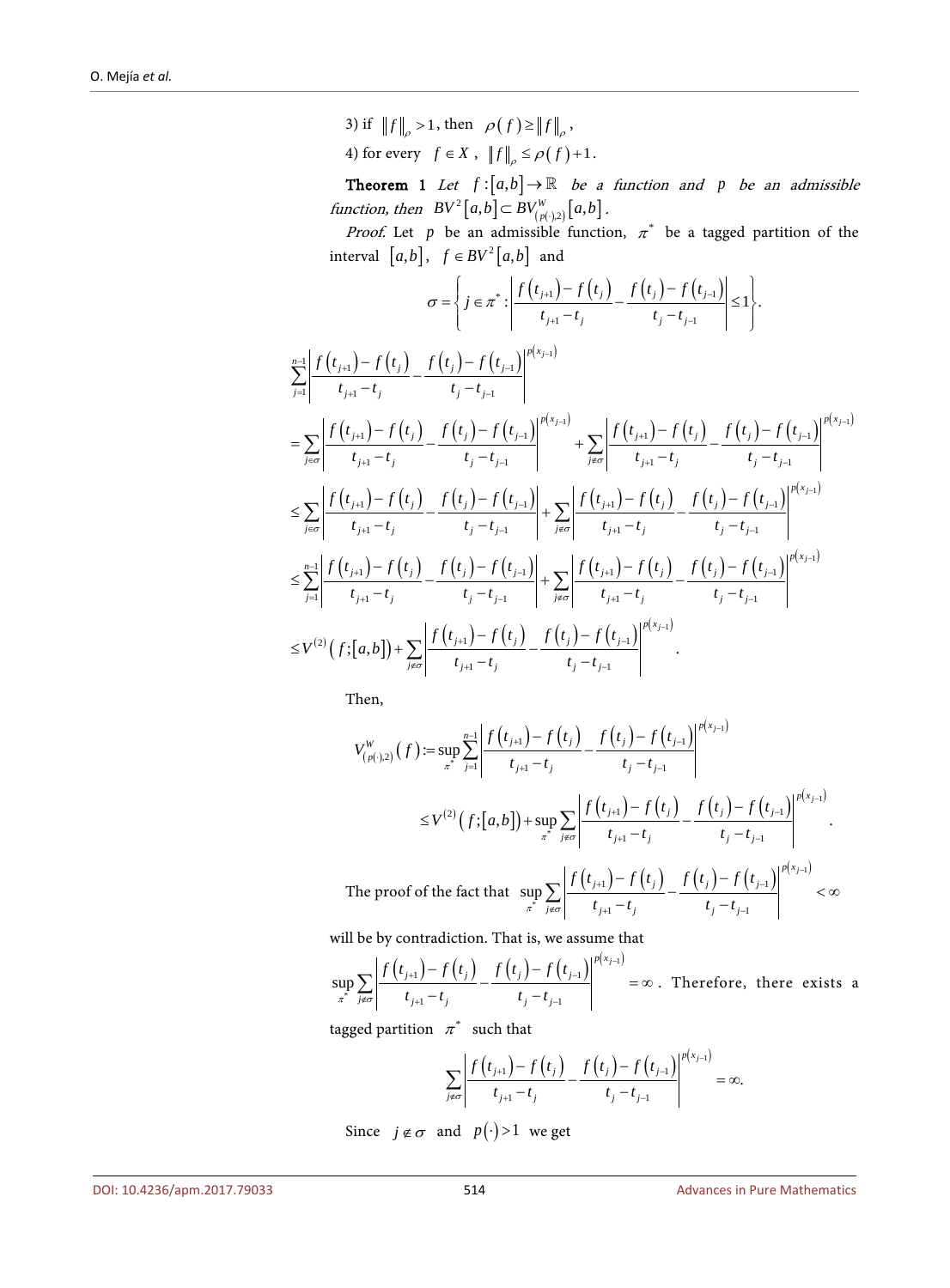$$
\left| \frac{f(t_{j+1}) - f(t_j)}{t_{j+1} - t_j} - \frac{f(t_j) - f(t_{j-1})}{t_j - t_{j-1}} \right| > 1.
$$

But this is satisfied only for a finite number of terms, because in opposite case we would get

$$
V^{(2)}\left(f;[a,b]\right) \geq \sum_{j \notin \sigma} \left| \frac{f\left(t_{j+1}\right) - f\left(t_{j}\right)}{t_{j+1} - t_{j}} - \frac{f\left(t_{j}\right) - f\left(t_{j-1}\right)}{t_{j} - t_{j-1}} \right| > \sum_{j \notin \sigma} 1 \to \infty,
$$

which is a contradiction as  $f \in BV^2 [a, b]$ . Then, taking supremum we get

$$
V_{(p(\cdot),2)}^W(f; [a,b]) = \sup_{\pi^*} \sum_{j=1}^{n-1} \left| \frac{f(t_{j+1}) - f(t_j)}{t_{j+1} - t_j} - \frac{f(t_j) - f(t_{j-1})}{t_j - t_{j-1}} \right|^{p(x_{j-1})} < \infty.
$$

**Theorem 2** Let *p* be an admissible function. If  $f \in BV_{(p(\cdot),2)}^W[a,b]$ , then it *follows that for any*  $c \in (a, b)$ 

$$
V_{(p(\cdot),2)}^W(f; [a,c]) + V_{(p(\cdot),2)}^W(f; [c,b]) \leq V_{(p(\cdot),2)}^W(f; [a,b]).
$$
\n(3.2)

*Proof.* By the definition of  $V^W_{(p(\cdot),2)}(f; [a, c])$  and  $V^W_{(p(\cdot),2)}(f; [c, b])$  we have that, for each  $\epsilon > 0$ , there are partitions  $\pi_{(a,c)}$  and  $\pi_{(c,b)}$  with  $\pi_{(a,c)} := \{a = \overline{t_0}, \dots, \overline{t_m} = c\}$  and  $\pi_{(c,b)} := \{c = t_0, \dots, t_r = b\}$ , and sequences of points  $\left\{x_j\right\}_{j=0}^{m-2}$  $\left\{ x_j \right\}_{j=0}^{m-2}$  and  $\left\{ y_j \right\}_{j=0}^{r-2}$  $y_j\Big|_{j=0}^{r-2}$  such that  $\overline{t}_j \le x_j \le \overline{t}_{j+1}$  for  $j=0,\dots, m-2$  and  $t_i \le y_i \le t_{i+1}$  for  $j = 0, \dots, r-2$  that satisfies

$$
\sum_{j=1}^{m-1} \left| \frac{f\left(\overline{t}_{j+1}\right) - \overline{t}\left(t_j\right)}{\overline{t}_{j+1} - \overline{t}_j} - \frac{f\left(\overline{t}_j\right) - f\left(\overline{t}_{j-1}\right)}{\overline{t}_j - \overline{t}_{j-1}} \right|^{p\left(x_{j-1}\right)} > V_{(p\left(\cdot),2)}^W\left(f; [a,c]\right) - \frac{\epsilon}{2},
$$

and

$$
\sum_{j=1}^{r-1} \left| \frac{f(t_{j+1}) - f(t_j)}{t_{j+1} - t_j} - \frac{f(t_j) - f(t_{j-1})}{t_j - t_{j-1}} \right|^{p(y_{j-1})} > V_{(p(\cdot),2)}^W(f; [c, b]) - \frac{\epsilon}{2}.
$$

Taking  $\pi = \pi_{(a,c)} \cup \pi_{(c,b)} = \{a = u_0, \dots, u_{r+m-1} = b\}$  and the points  ${z_{i}}_{j} := {x_{j}}_{j=0}^{m-2} \cup {y_{j}}_{j=0}^{r-2}$ , we get a partition of  $[a,b]$  such that

$$
\sum_{j=1}^{m+r-2} \frac{f(u_{j+1}) - f(u_j)}{u_{j+1} - u_j} - \frac{f(u_j) - f(u_{j-1})}{u_j - u_{j-1}} \Big|^{p(z_{j-1})}
$$
\n
$$
= \sum_{j=1}^{r-1} \frac{f(t_{j+1}) - f(t_j)}{t_{j+1} - t_j} - \frac{f(t_j) - f(t_{j-1})}{t_j - t_{j-1}} \Big|^{p(y_{j-1})}
$$
\n
$$
+ \sum_{j=1}^{m-1} \frac{f(\overline{t}_{j+1}) - \overline{t}(t_j)}{\overline{t}_{j+1} - \overline{t}_j} - \frac{f(\overline{t}_j) - f(\overline{t}_{j-1})}{\overline{t}_j - \overline{t}_{j-1}} \Big|^{p(x_{j-1})},
$$

which implies that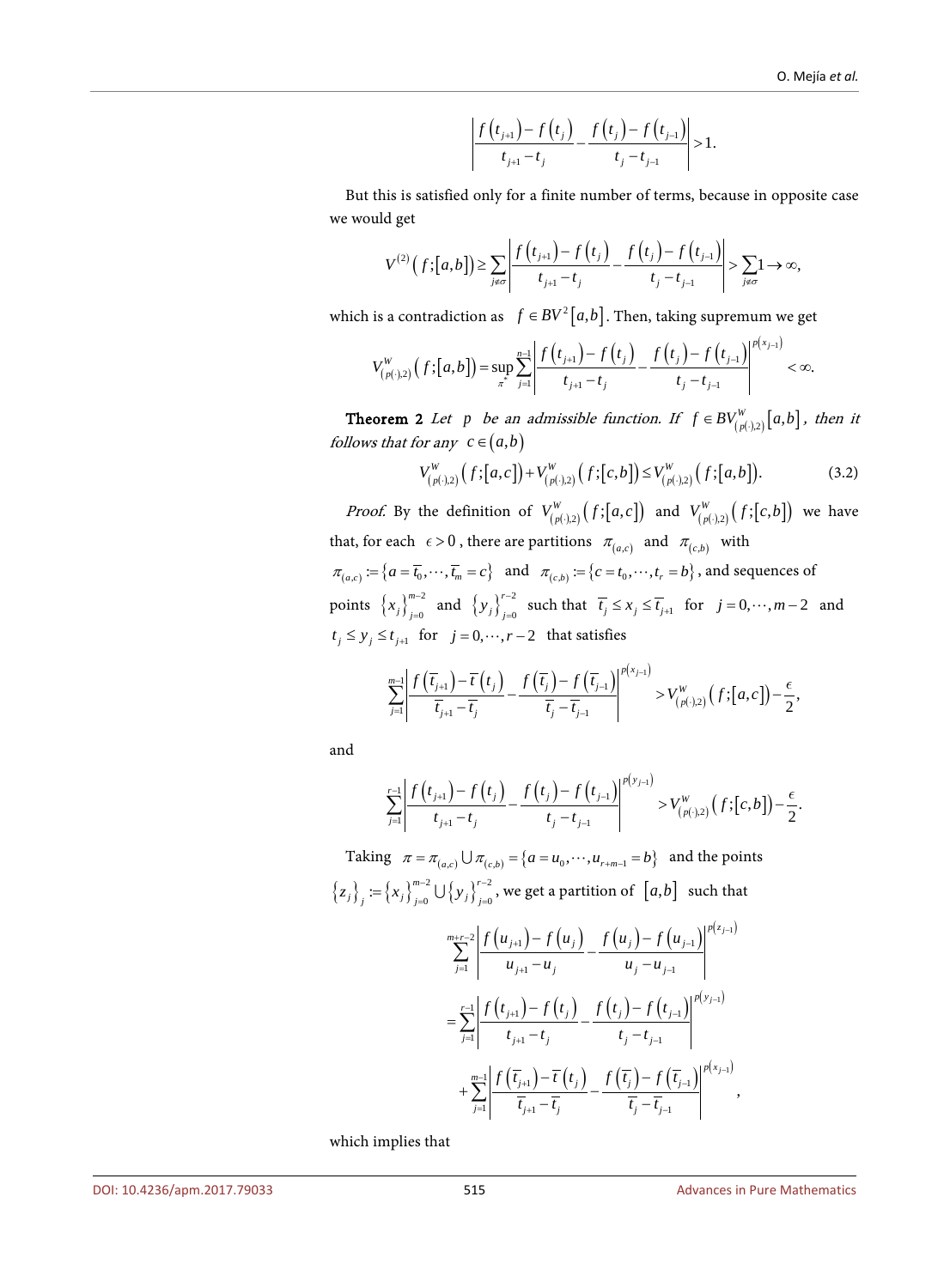$$
\sum_{j=1}^{m+r-2} \left| \frac{f(u_{j+1}) - f(u_j)}{u_{j+1} - u_j} - \frac{f(u_j) - f(u_{j-1})}{u_j - u_{j-1}} \right|^{p(z_{j-1})}
$$
\n
$$
> V_{(p(\cdot),2)}^W \left( f; [c, b] \right) - \frac{\epsilon}{2} + V_{(p(\cdot),2)}^W \left( f; [a, c] \right) - \frac{\epsilon}{2}.
$$
\n(3.3)

Letting  $\epsilon \rightarrow 0$  first, and then taking the corresponding supremum in the left-hand side of (3.3), it follows (3.2).

$$
\omega_{p(x_{\text{top}})}(f; [a,b])
$$
\n
$$
\text{Define } \lim_{t \to s, \sigma \in [a,b]} \left\{ \left| \frac{f(t) - f(s)}{t - s} - \frac{f(s) - f(\sigma)}{s - \sigma} \right|^{p(x_{\text{top}})} \right\}.
$$

Lemma 1 Basic properties of the  $(p(\cdot),2)$ -variation in De La Vallée **Poussin-Wiener's sense** Let  $f:[a,b]\to\mathbb{R}$  be an arbitrary map. We have the following properties:

(P1) For any  $t, s, \sigma \in [a, b]$ , we have that

$$
\left|\frac{f(t)-f(s)}{t-s}-\frac{f(s)-f(\sigma)}{s-\sigma}\right|^{p(x_{ts\sigma})}\leq \omega_{p(x_{ts\sigma})}\left(f;[a,b]\right)\leq V^W_{(p(\cdot),2)}\left(f;[a,b]\right).
$$

(P2) Monotonicity: If  $t, s \in [a, b]$  and  $a \le t \le s \le b$ , then

$$
\begin{array}{ccc} V_{({p(\cdot )},2)}^W\left( {f;[a,t]} \right) \!\le\! V_{({p(\cdot )},2)}^W\left( {f;[a,s]} \right) & , & V_{({p(\cdot )},2)}^W\left( {f;[s,b]} \right) \!\le\! V_{({p(\cdot )},2)}^W\left( {f;[t,b]} \right) & , & \text{and} \\ V_{({p(\cdot )},2)}^W\left( {f;[t,s]} \right) \!\le\! V_{({p(\cdot )},2)}^W\left( {f;[a,b]} \right) . & & \end{array}
$$

(P3) Semi-additivity: If  $t \in (a, b)$ , then

$$
V^{\rm W}_{(p(\cdot), 2)}\Big(f; \big[a, t\big]\!\Big) + V^{\rm W}_{(p(\cdot), 2)}\Big(f; \big[t, b\big]\!\Big) \!\leq\! V^{\rm W}_{(p(\cdot), 2)}\Big(f; \big[a, b\big]\!\Big).
$$

(P4) Change of variable: If  $\varphi$ :  $[c, d] \rightarrow [a, b]$  is a monotone function, then

$$
V^W_{(p(\cdot),2)}(f;\varphi[c,d]) = V^W_{(p(\cdot),2)}(f \circ \varphi; [c,d]).
$$
 (3.4)

(P5) Regularity:  $V^W_{(p(\cdot),2)}(f; [a,b]) = \sup \{V^W_{(p(\cdot),2)}(f; [s,t]); s, t \in [a,b]\}.$ *Proof.* (P1) We have that for any  $t, s, \sigma \in [a, b]$ ,

$$
\begin{split}\n&\left|\frac{f(t)-f(s)}{t-s}-\frac{f(s)-f(\sigma)}{s-\sigma}\right|^{p(x_{\text{iso}})} \\
&\leq \sup\left\{\left|\frac{f(t)-f(s)}{t-s}-\frac{f(s)-f(\sigma)}{s-\sigma}\right|^{p(x_{\text{iso}})};t,s,\sigma\in[a,b]\right\} \\
&:=\omega_{p(x_{\text{iso}})}\left(f;[a,b]\right) \\
&\leq \sup_{\pi}\sum_{j=1}^{m-1}\left|\frac{f(t_{j+1})-f(t_j)}{t_{j+1}-t_j}-\frac{f(t_j)-f(t_{j-1})}{t_j-t_{j-1}}\right|^{p(x_{j-1})} \\
&=V_{(p(\cdot),2)}^W\left(f;[a,b]\right).\n\end{split}
$$

(P2) Let  $a \le t \le s \le b$  and the partition  $\pi := \left\{a = t_0 < t_1 < \cdots < t_{m1} = t < \cdots < t_{m2} = s < \cdots < t_n = b\right\}$  . Then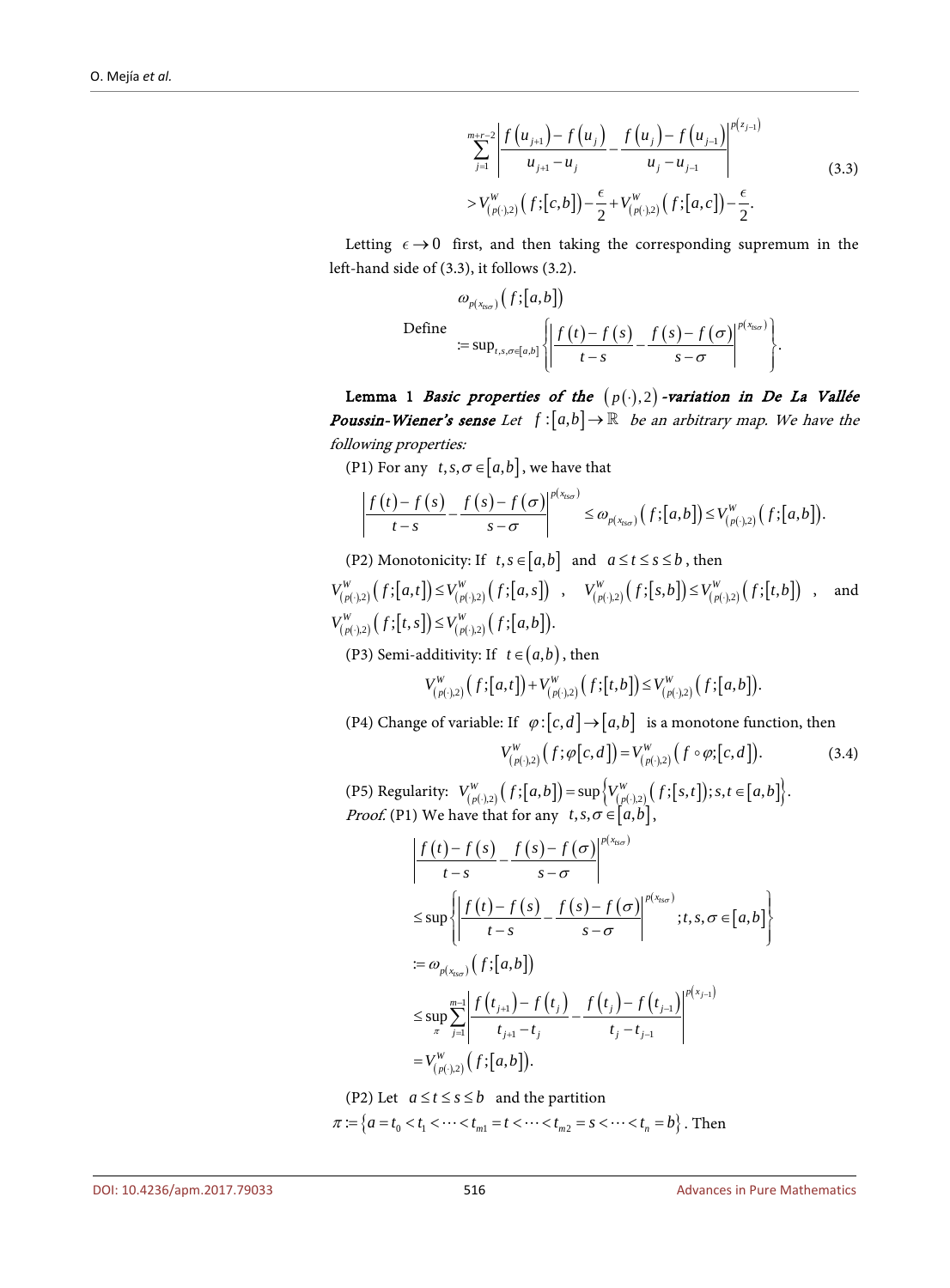$$
V_{(p(\cdot),2)}^{W}(f; [a, t]) = \sup_{\pi^{*}} \sum_{j=1}^{m} \left| \frac{f(t_{j+1}) - f(t_{j})}{t_{j+1} - t_{j}} - \frac{f(t_{j}) - f(t_{j-1})}{t_{j} - t_{j-1}} \right|^{p(x_{j-1})}
$$
  
\n
$$
\leq \sup_{\pi^{*}} \sum_{j=1}^{m} \left| \frac{f(t_{j+1}) - f(t_{j})}{t_{j+1} - t_{j}} - \frac{f(t_{j}) - f(t_{j-1})}{t_{j} - t_{j-1}} \right|^{p(x_{j-1})}
$$
  
\n
$$
+ \sup_{\pi^{*}} \sum_{j=m+1}^{m} \left| \frac{f(t_{j+1}) - f(t_{j})}{t_{j+1} - t_{j}} - \frac{f(t_{j}) - f(t_{j-1})}{t_{j} - t_{j-1}} \right|^{p(x_{j-1})}
$$
  
\n
$$
\leq \sup_{\pi^{*}} \sum_{j=1}^{m} \left| \frac{f(t_{j+1}) - f(t_{j})}{t_{j+1} - t_{j}} - \frac{f(t_{j}) - f(t_{j-1})}{t_{j} - t_{j-1}} \right|^{p(x_{j-1})}
$$
  
\n
$$
= V_{(p(\cdot),2)}^{W}(f; [a, s]).
$$

The other cases follow in a similar way.

(P3) Semi-additivity: It is obtained in Theorem 2.

(P4) It follows as in [\(\[23\],](#page-25-1) Lemma 2 (P4)). Indeed, let  $[c,d] \subset \mathbb{R}$ ,  $\varphi$ :  $[c, d] \rightarrow [a, b]$  be a (not necessarily strictly) monotone function,  $\pi_0$  be a tagged partition of the interval  $[c,d]$ ,  $T_1 = \{\tau_j\}_{j=0}^m \in \pi_0$  $T_1 = \left\{ \tau_j \right\}_{j=0}^m \in \pi_0 \text{ and } T = \left\{ t_j \right\}_{j=0}^m$  $T = \left\{t_j\right\}_{j=0}^m$  with  $t_i = \varphi(\tau_i)$ , then

$$
V_{(p(\cdot),2)}^{W}(f \circ \varphi, T_{1})
$$
\n
$$
= \sup_{T_{1}} \sum_{j=1}^{m} \left| \frac{f(\varphi(\tau_{j+1})) - f(\varphi(\tau_{j}))}{\tau_{j+1} - \tau_{j}} - \frac{f(\varphi(\tau_{j})) - f(\varphi(\tau_{j-1}))}{\tau_{j} - \tau_{j-1}} \right|^{p(x_{j-1})}
$$
\n
$$
= \sup_{T} \sum_{j=1}^{m} \left| \frac{f(t_{j+1}) - f(t_{j})}{t_{j+1} - t_{j}} - \frac{f(t_{j}) - f(t_{j-1})}{t_{j} - t_{j-1}} \right|^{p(x_{j-1})}
$$
\n
$$
= V_{(p(\cdot),2)}^{W}(f, T) \leq V_{(p(\cdot),2)}^{W}(f, \varphi([c, d])).
$$

On the other hand, if a partition  $T = \{t_j\}_{j=0}^m$  $T = \{t_j\}_{j=0}^m$  of  $\varphi([c,d])$  is such that  $t_{j-1} < t_j$  for  $j = 1, \dots, m$  then there exists  $\tau_j \in [c, d]$  such that  $t_j = \varphi(\tau_j)$ and, again by the monotonicity of  $\varphi$ 

$$
V^W_{\left(p(\cdot),2\right)}\left(f,T\right)=V^W_{\left(p(\cdot),2\right)}\left(f\circ\varphi,T_1\right)\leq V^W_{\left(p(\cdot),2\right)}\left(f,\varphi\bigl(\bigl[c,d\bigr]\bigr)\right).
$$

(P5) By monotonicity  $V^W_{(p(\cdot),2)}(f;[a,b]) \ge \sup \{ V^W_{(p(\cdot),2)}(f;[s,t]); s,t \in [a,b] \}.$ On the other hand, for any  $\alpha < V^W_{( \rho(\cdot), 2)}( f; [a, b] )$  such that there exists a tagged partition  $\Pi = \{t_i\}_{i=0}^n$  of  $[a,b]$  with  $V_{(p(\cdot),2)}^W(f;\Pi) \ge \alpha$ . We define  $\bar{\pi}$  a partition of the interval  $[t_0, t_m]$  then  $\Pi \in \overline{\pi}$  and  $V^W_{( p(\cdot), 2)} \big( f; \overline{x} \big) \geq V^W_{( p(\cdot), 2)} \big( f; \Pi \big) \geq \alpha \text{ , i.e., }$  $V^W_{(p(\cdot),2)}(f;[a,b]) \leq \sup \{V^W_{(p(\cdot),2)}(f;[s,t]); s,t \in [a,b]\}.$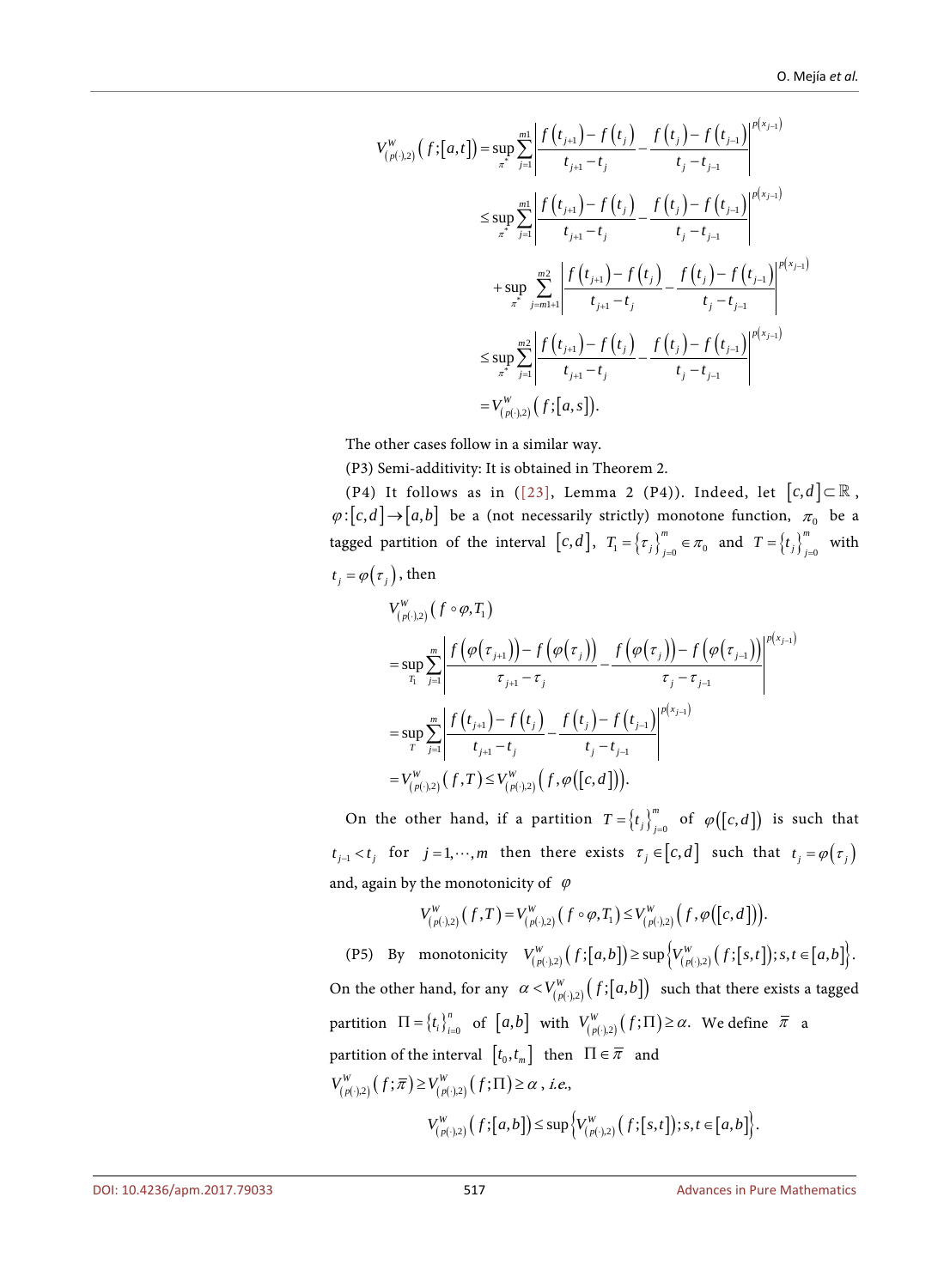**Lemma 2** If 
$$
\beta_1 > \beta_2
$$
, then  $V_{(p(\cdot),2)}^W\left(\frac{f}{\beta_1};[a,b]\right) \leq V_{(p(\cdot),2)}^W\left(\frac{f}{\beta_2};[a,b]\right)$  for all  $f \in BV_{(p(\cdot),2)}^W\left[a,b\right]$ .

*Proof.* Let  $\beta_1, \beta_2$  such that  $\beta_1 > \beta_2$ . Then, consider any partition  $\pi$  of  $[a,b], \ \pi = \{a = t_0, \dots, t_n = b\}$  and any finite sequence of numbers  $x_0, \dots, x_{n-2}$ subject to the conditions  $t_j \le x_j \le t_{j+1}$  for each  $j \le n-2$ . It follows that

$$
\frac{\left(\frac{f}{\beta_{1}}\right)(t_{i+1}) - \left(\frac{f}{\beta_{1}}\right)(t_{i})}{t_{i+1} - t_{i}} - \frac{\left(\frac{f}{\beta_{1}}\right)(t_{i}) - \left(\frac{f}{\beta_{1}}\right)(t_{i-1})}{t_{i} - t_{i-1}}\right|^{p(x_{i-1})}
$$
\n
$$
= \frac{1}{\beta_{1}} \left[ \frac{f(t_{i+1}) - f(t_{i})}{t_{i+1} - t_{i}} - \frac{f(t_{i}) - f(t_{i-1})}{t_{i} - t_{i-1}} \right]^{p(x_{i-1})}
$$
\n
$$
\leq \frac{1}{\beta_{2}} \left[ \frac{f(t_{i+1}) - f(t_{i})}{t_{i+1} - t_{i}} - \frac{f(t_{i}) - f(t_{i-1})}{t_{i} - t_{i-1}} \right]^{p(x_{i-1})}
$$
\n
$$
= \frac{\left(\frac{f}{\beta_{2}}\right)(t_{i+1}) - \left(\frac{f}{\beta_{2}}\right)(t_{i})}{t_{i+1} - t_{i}} - \frac{\left(\frac{f}{\beta_{2}}\right)(t_{i}) - \left(\frac{f}{\beta_{2}}\right)(t_{i-1})}{t_{i} - t_{i-1}} \right|^{p(x_{i-1})}
$$

as 2  $P_1$  $1 \t1$  $\frac{1}{\beta_2} \geq \frac{1}{\beta_1}$ . Then, as this inequality follows for all terms in the sum

$$
\sum_{i=1}^{n-1} \frac{\left(\frac{f}{\beta_{1}}\right)(t_{i+1}) - \left(\frac{f}{\beta_{1}}\right)(t_{i})}{t_{i+1} - t_{i}} - \frac{\left(\frac{f}{\beta_{1}}\right)(t_{i}) - \left(\frac{f}{\beta_{1}}\right)(t_{i-1})}{t_{i} - t_{i-1}} \right|^{p(x_{i-1})}
$$
\n
$$
\leq \sum_{i=1}^{n-1} \frac{\left|\left(\frac{f}{\beta_{2}}\right)(t_{i+1}) - \left(\frac{f}{\beta_{2}}\right)(t_{i}) - \left(\frac{f}{\beta_{2}}\right)(t_{i}) - \left(\frac{f}{\beta_{2}}\right)(t_{i-1})\right|^{p(x_{i-1})}}{t_{i} - t_{i-1}}
$$

Taking supremum in any partition, it follows that

$$
V^W_{(p(\cdot),2)}\bigg(\frac{f}{\beta_1};[a,b]\bigg)\leq V^W_{(p(\cdot),2)}\bigg(\frac{f}{\beta_2};[a,b]\bigg).
$$

**Proposition 5** Let *p* be an admissible function. The space  $BV_{(p(\cdot),2)}^W[a,b]$  is a vectorial space.

*Proof.* Let  $f, g \in BV_{(p(\cdot), 2)}^W$  [a,b] and consider any partition

 $\pi = \{a = t_0, \dots, t_n = b\}$  and any finite sequence of numbers  $x_0, \dots, x_{n-2}$  subject to the conditions  $t_j \le x_j \le t_{j+1}$  and  $\alpha, \beta \in \mathbb{R}$ . By definition, there exists  $\beta_1, \beta_2$ such that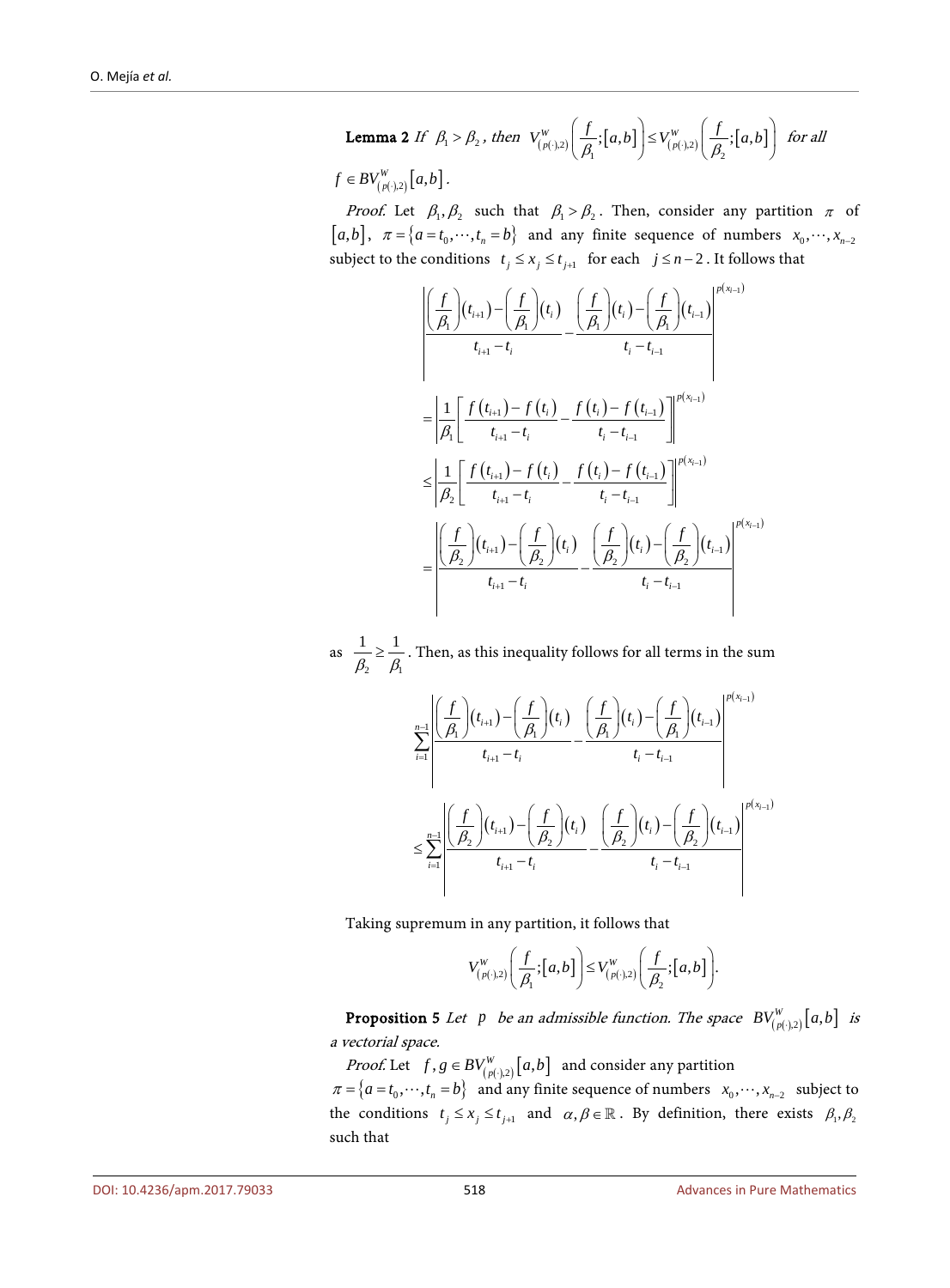$$
V^{\scriptscriptstyle W}_{\scriptscriptstyle \left(p(\cdot), 2\right)}\!\!\left(\frac{f}{\beta_{\!1}}; \!\left[a, b\right]\right)\!\!\leq\! 1<\infty\quad\text{and}\quad V^{\scriptscriptstyle W}_{\scriptscriptstyle \left(p(\cdot), 2\right)}\!\!\left(\frac{g}{\beta_{\!2}}; \!\left[a, b\right]\right)\!\!\leq\! 1<\infty.
$$

Let  $\;\hat{\beta} \coloneqq \max\left\{\beta_{\mathrm{l}}, \beta_{\mathrm{2}}\right\}$   $> 0$  . By Lemma 2, it follows that

$$
V_{(p(\cdot),2)}^W\left(\frac{f}{\hat{\beta}};[a,b]\right) < V_{(p(\cdot),2)}^W\left(\frac{f}{\beta_1};[a,b]\right) < \infty
$$
  

$$
V_{(p(\cdot),2)}^W\left(\frac{g}{\hat{\beta}};[a,b]\right) < V_{(p(\cdot),2)}^W\left(\frac{g}{\beta_2};[a,b]\right) < \infty.
$$

The rest of the proof follows analyzing the possible cases.

1) If  $\alpha = \beta = 0$ , then  $\alpha f + \beta g \in BV_{(p(\cdot), 2)}^W[a, b]$ .

2) If  $\alpha \neq 0$  and/or  $\beta \neq 0$ . Let  $\mu = (|\alpha| + |\beta|) \hat{\beta} > 0$ , and consider any tagged partition  $\pi^*$  of  $[a,b]$ ,  $\pi^* = \{a = t_0 \le \dots \le t_n = b\}$  which is any partition  $\pi$  of [ $a,b$ ] and any finite sequence of numbers  $x_0, \dots, x_{n-2}$  subject to the conditions  $t_j \le x_j \le t_{j+1}$  for each  $j \le n-2$ . Then, by convexity of  $t^p$ , when  $1 < p < \infty$ , it follows that

$$
\sum_{j=1}^{n-1} \left[ \frac{\frac{\alpha f + \beta g}{\mu} \left| (t_{j+1}) - \left( \frac{\alpha f + \beta g}{\mu} \right) (t_j) - \left( \frac{\alpha f + \beta g}{\mu} \right) (t_j) - \left( \frac{\alpha f + \beta g}{\mu} \right) (t_{j-1}) \right]^{r(x_{j-1})}}{t_{j-1-j-1}} \right]
$$
\n
$$
= \sum_{j=1}^{n-1} \left| \frac{1}{\mu} \frac{\left[ \alpha \left( f(t_{j+1}) - f(t_j) \right) + \beta \left( g(t_{j+1}) - g(t_j) \right) \right]}{t_{j+1}-t_j} - \frac{1}{\mu} \frac{\left[ \alpha \left( f(t_j) - f(t_{j-1}) \right) + \beta \left( g(t_j) - g(t_{j-1}) \right) \right]}{t_j-t_{j-1}} \right]^{r(x_{j-1})}}
$$
\n
$$
\leq \sum_{j=1}^{n-1} \left( \frac{|\alpha|}{\mu} \left| \frac{f(t_{j+1}) - f(t_j)}{t_{j+1}-t_j} - \frac{f(t_j) - f(t_{j-1})}{t_j-t_{j-1}} \right| + \frac{|\beta|}{\mu} \left| \frac{g(t_{j+1}) - g(t_j)}{t_j-t_{j-1}} - \frac{g(t_j) - g(t_{j-1})}{t_j-t_{j-1}} \right|^{r(x_{j-1})}
$$
\n
$$
\leq \sum_{j=1}^{n-1} \left( \frac{|\alpha|}{|\alpha|+|\beta|} \frac{1}{\beta} \left| \frac{f(t_{j+1}) - f(t_j)}{t_{j+1}-t_j} - \frac{f(t_j) - f(t_{j-1})}{t_j-t_{j-1}} \right|^{r(x_{j-1})}
$$
\n
$$
\leq \sum_{j=1}^{n-1} \left[ \frac{|\alpha|}{|\alpha|+|\beta|} \left| \frac{1}{\beta} \left| \frac{f(t_{j+1}) - f(t_j)}{t_{j+1}-t_j} - \frac{g(t_j) - g(t_{j-1})}{t_j-t_{j-1}} \right|^{r(x_{j-1})} \right|^{r(x_{j-1})}
$$
\n
$$
\leq \sum_{j=1}^{n-1} \left[ \frac{|\alpha|}{|\alpha|+|\beta
$$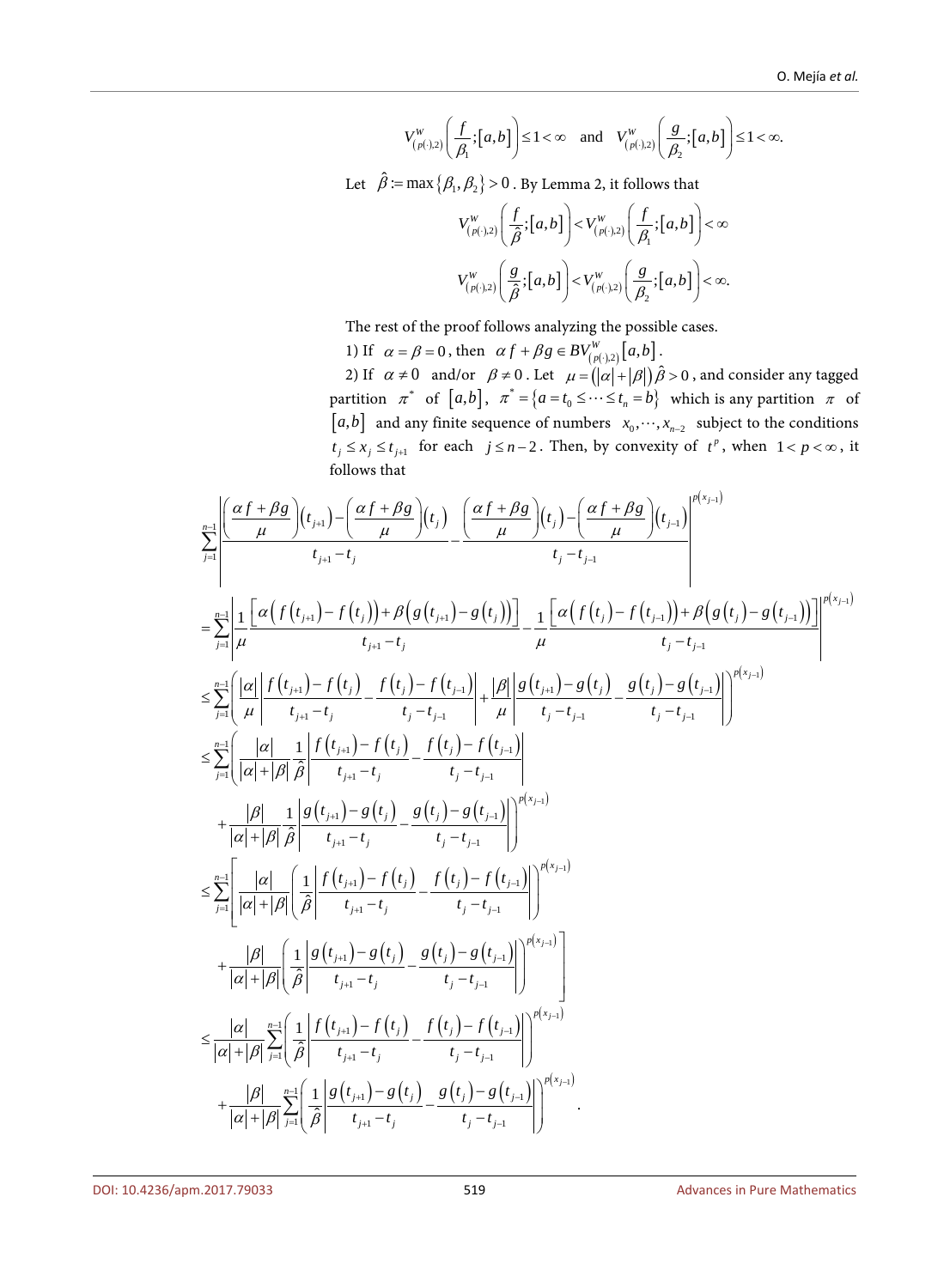Therefore,

$$
\sum_{j=1}^{n-1} \frac{\left| \frac{\alpha f + \beta g}{\mu} \right| (t_{j+1}) - \left( \frac{\alpha f + \beta g}{\mu} \right) (t_j)}{t_{j+1} - t_j} - \frac{\left( \frac{\alpha f + \beta g}{\mu} \right) (t_j) - \left( \frac{\alpha f + \beta g}{\mu} \right) (t_{j-1})}{t_j - t_{j-1}} \right|^{p(x_{j-1})}
$$
\n
$$
\leq \frac{|\alpha|}{|\alpha| + |\beta|} \sum_{j=1}^{n-1} \left( \frac{1}{\beta} \left| \frac{f(t_{j+1}) - f(t_j)}{t_{j+1} - t_j} - \frac{f(t_j) - f(t_{j-1})}{t_j - t_{j-1}} \right| \right)^{p(x_{j-1})}
$$
\n
$$
+ \frac{|\beta|}{|\alpha| + |\beta|} \sum_{j=1}^{n-1} \left( \frac{1}{\beta} \left| \frac{g(t_{j+1}) - g(t_j)}{t_{j+1} - t_j} - \frac{g(t_j) - g(t_{j-1})}{t_j - t_{j-1}} \right| \right)^{p(x_{j-1})}
$$
\n
$$
\leq \frac{|\alpha|}{|\alpha| + |\beta|} V_{(p(\cdot),2)}^W \left( \frac{f}{\beta}; [a, b] \right) + \frac{|\beta|}{|\alpha| + |\beta|} V_{(p(\cdot),2)}^W \left( \frac{g}{\beta}; [a, b] \right) < \infty.
$$

Then, taking supremum over all partitions, we get that

$$
V_{(p(\cdot),2)}^{\mathbf{W}}\left(\frac{\alpha f + \beta g}{\mu};[a,b]\right)
$$
  
\n
$$
\leq \frac{|\alpha|}{|\alpha| + |\beta|} V_{(p(\cdot),2)}^{\mathbf{W}}\left(\frac{f}{\hat{\beta}};[a,b]\right) + \frac{|\beta|}{|\alpha| + |\beta|} V_{(p(\cdot),2)}^{\mathbf{W}}\left(\frac{g}{\hat{\beta}};[a,b]\right)
$$
  
\n
$$
\leq \frac{|\alpha|}{|\alpha| + |\beta|} + \frac{|\beta|}{|\alpha| + |\beta|} = 1 < \infty.
$$

Therefore  $\alpha f + \beta g \in BV_{(p(\cdot),2)}^W[a, b]$ .

The other properties of a vectorial space follow similarly.

**Theorem 3** Let *p* be an admissible function. The space  $BV_{(p(\cdot),2)}^W[a,b]$  is a normed space.

*Proof.* Let  $p$  be an admissible function. Let us analyze all the properties of a norm.

1) By definition of  $\| \cdot \|_{BV_{(p(\cdot),2)}^W[a,b]}$ , we have that  $\| f \|_{BV_{(p(\cdot),2)}^W[a,b]} \ge 0$  for all  $f \in BV_{(p(\cdot),2)}^W[a,b]$ 

2) To prove that  $\|\alpha f\|_{BV_{(p(\cdot),2)}^W[a,b]} = |\alpha| \|f\|_{BV_{(p(\cdot),2)}^W[a,b]}$  for any  $\alpha \in \mathbb{R}$ , we consider the possible cases:

- If 
$$
\alpha = 0
$$
, then  
\n
$$
\|\alpha f\|_{BV_{(P(\cdot),2)}^W[a,b]} = \|0\|_{BV_{(P(\cdot),2)}^W[a,b]} = 0 = 0\|f\|_{BV_{(P(\cdot),2)}^W[a,b]} = \alpha \|f\|_{BV_{(P(\cdot),2)}^W[a,b]}
$$

for any  $f \in BV_{(p(\cdot),2)}^W[a, b]$ .

- If  $\alpha \neq 0$ , then

$$
\|\alpha f\|_{BV_{(p(\cdot),2)}^W[a,b]} = \left|\alpha f(a)\right| + \left|\alpha f'_+(a)\right| + \inf\left\{\lambda > 0; V_{(p(\cdot),2)}^W\left(\frac{\alpha f}{\lambda};[a,b]\right) \le 1\right\}
$$

$$
= |\alpha| |f(a)| + |\alpha| |f'_+(a)| + \inf\left\{\lambda > 0; V_{(p(\cdot),2)}^W\left(\frac{f}{\lambda};[a,b]\right) \le 1\right\}
$$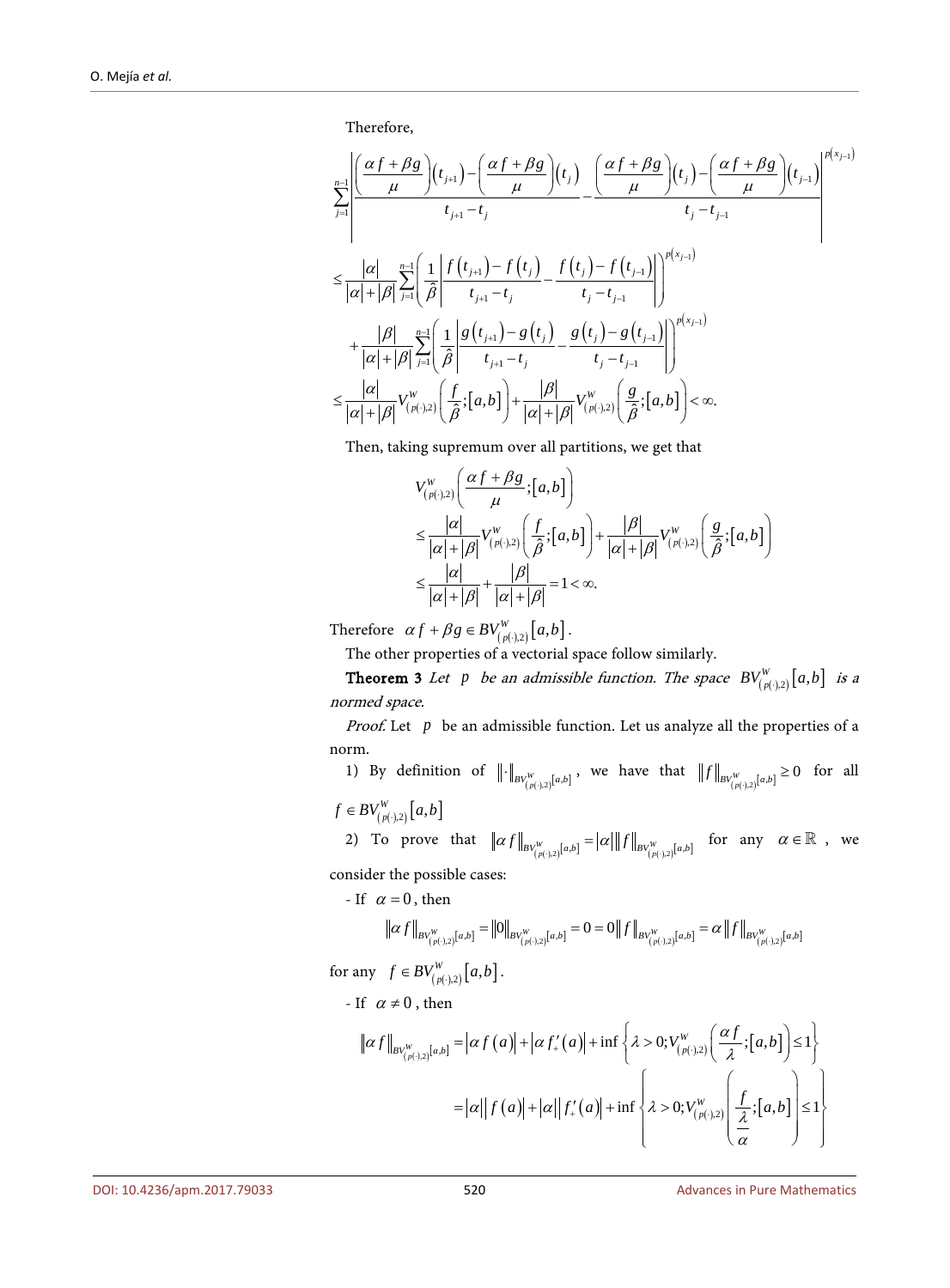$$
= |\alpha||f(a)| + |\alpha||f'_{+}(a)| + \inf \left\{\alpha \frac{\lambda}{\alpha} > 0; V_{(p(\cdot),2)}^{W}\left(\frac{f}{\frac{\lambda}{\alpha}}; [a,b]\right) \le 1\right\}
$$
  

$$
= |\alpha||f(a)| + |\alpha||f'_{+}(a)| + \alpha \inf \left\{\frac{\lambda}{\alpha} > 0; V_{(p(\cdot),2)}^{W}\left(\frac{f}{\frac{\lambda}{\alpha}}; [a,b]\right) \le 1\right\}
$$
  

$$
= |\alpha||f(a)| + |\alpha||f'_{+}(a)| + \alpha \inf \left\{\beta > 0; V_{(p(\cdot),2)}^{W}\left(\frac{f}{\beta}; [a,b]\right) \le 1\right\}
$$
  

$$
= |\alpha||f|_{BV_{(p(\cdot),2)}^{W}[a,b]},
$$

3) Property  $||f + g||_{BV_{(p(\cdot),2)}^W[a,b]} \leq ||f||_{BV_{(p(\cdot),2)}^W[a,b]} + ||g||_{BV_{(p(\cdot),2)}^W[a,b]}$  is satisfied by using that  $|f+g| \le |f| + |g|$ ,  $|(f+g)'_+| = |f'_+ + g'_+| \le |f'_+| + |g'_+|$  and the previous proposition.

4) Let us see that  $||f||_{BV_{(p(\cdot),2)}^W[a,b]} = 0$  if and only if  $f = 0$ .

- If  $||f||_{BV_{(p(1),2)}^W[a,b]} = 0$ , then by definition of the norm,  $f(a) = 0$  and  $f'_{+}(a)=0$  , and

$$
\inf \left\{ \lambda > 0; V_{(p(\cdot),2)}^W\bigg(\frac{f}{\lambda};[a,b]\bigg) \le 1 \right\} = 0.
$$

Hence, we have by Proposition 3 and Proposition 4 (2) that

$$
V^W_{(p(\cdot),2)}(f; [a,b]) \leq ||f||_{BV^W_{(p(\cdot),2)}[a,b]}.
$$

Therefore,  $V_{( p(\cdot) ,2 )}^W \big( f ; \big[ a , b \big] \big) = 0$ , and hence,

$$
\sup_{\pi^*}\sum_{j=1}^{n-1}\left|\frac{f(t_{j+1})-f(t_j)}{t_{j+1}-t_j}-\frac{f(t_j)-f(t_{j-1})}{t_j-t_{j-1}}\right|^{p(x_{j-1})}=0.
$$

Therefore, for any tagged partition  $\pi^*$  of the interval  $[a,b]$ , that is a partition  $\pi = \{a = t_0 < \cdots < t_n = b\}$  together with a finite sequence of numbers  $x_0, \dots, x_n$  subject to the conditions  $t_j \le x_j \le t_{j+1}$  for each *j*, we have that

$$
\left|\frac{f(t_{j+1})-f(t_j)}{t_{j+1}-t_j}-\frac{f(t_j)-f(t_{j-1})}{t_j-t_{j-1}}\right|^{p(x_{j-1})}=0, \quad \forall j \in \{1,\dots,n-1\}.
$$

So that

$$
\frac{f(t_{j+1})-f(t_j)}{t_{j+1}-t_j} = \frac{f(t_j)-f(t_{j-1})}{t_j-t_{j-1}}, \quad \forall j \in \{1, \cdots, n-1\}.
$$

Consider the partition  $\pi = \{a \le t_1 < t_2 = c < t \le b\}$ . We get that

$$
\lim_{c \to a+} \frac{f(t) - f(c)}{t - c} = \lim_{c \to a+} \frac{f(c) - f(a)}{c - a} = f'_{+}(a) = 0.
$$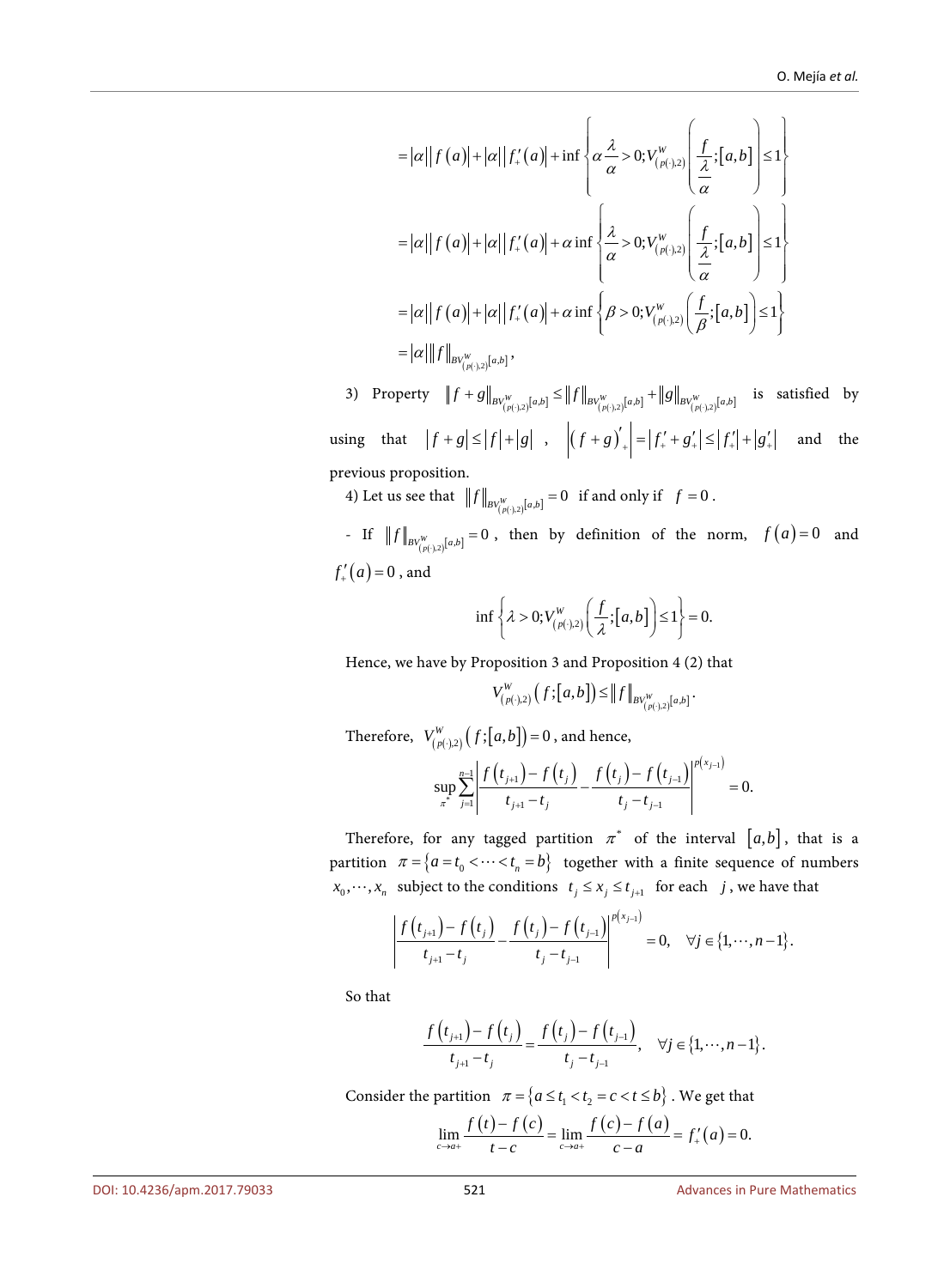Then

$$
\frac{f(t)-f(a)}{t-a}=0.
$$

As  $f(a)=0$  is obtained that  $f(t)=0$  for all  $t \in [a,b]$ .

- In other hand, if  $f = 0$ , then  $f(t)=0$  for all  $t \in [a,b]$ . Hence,  $f'_{+}(a) = 0$  and  $V^{W}_{(p(\cdot),2)}(f; [a,b]) = V^{W}_{(p(\cdot),2)}(0; [a,b]) = 0$ . Therefore, by definition,  $f\|_{BV^W_{(p(\cdot),2)}[a,b]} = 0.$ 

**Theorem 4** Let *p* be an admissible function. The space  $BV_{(p(\cdot),2)}^W[a,b]$  is a Banach space endowed with the norm in (3.1).

Let  $\{f_n\}_{n\in\mathbb{N}}$  be a Cauchy sequence in  $BV^W_{(p(\cdot),2)}[a,b]$ . Then, for all  $\epsilon > 0$ , there exists  $N(\epsilon)$  such that

$$
||f_m-f_n||_{BV^W_{(p(\cdot),2)}[a,b]} < \epsilon, \quad \forall m,n > N(\epsilon).
$$

Therefore, by definition it follows that

$$
\inf \left\{ \lambda > 0; V_{(p(\cdot),2)}^W\bigg(\frac{f_m - f_n}{\lambda}; [a,b] \bigg) \le 1 \right\} < \epsilon, \quad \forall m, n > N(\epsilon), \tag{3.5}
$$

$$
\left| \left( f_m - f_n \right) \right| < \epsilon, \quad \forall m, n > N \left( \epsilon \right), \tag{3.6}
$$

and

$$
\left| \left( f_m - f_n \right)'_{+}(a) \right| < \epsilon, \quad \forall m, n > N(\epsilon). \tag{3.7}
$$

Then, by (3.5) and Proposition 4 (2) we have that

$$
V^W_{(p(\cdot),2)}(f_m-f_n;[a,b])<\epsilon.
$$

It implies that for fixed *t*,  $\{f_n(t)\}_{n\in\mathbb{N}}$  is a Cauchy sequence in  $\mathbb{R}$ . Indeed,

$$
V_{(p(\cdot),2)}^W\bigg(\frac{f_m-f_n}{\epsilon}\bigg)\leq 1, \quad \forall m,n>N(\epsilon)
$$

then for all  $x, y, z \in [a, b], f = f_m - f_n$  we get

$$
\left|\frac{1}{\epsilon}\left(\frac{f(z)-f(y)}{z-y}-\frac{f(y)-f(x)}{y-x}\right)\right|^{p(y)} \le V_{(p(\cdot),2)}^W\left(\frac{f_m-f_n}{\epsilon}\right) \le 1
$$

so

$$
\left|\frac{f(z)-f(y)}{z-y}-\frac{f(y)-f(x)}{y-x}\right|^{p(y)}\leq e^{p(y)}.
$$

As

$$
\left|\frac{f(z)-f(y)}{z-y}\right|^{p(y)} \le \left|\frac{f(z)-f(y)}{z-y}\right| - \left|\frac{f(y)-f(x)}{y-x}\right|^{p(y)} \le \left|\frac{f(z)-f(y)}{z-y} - \frac{f(y)-f(x)}{y-x}\right|^{p(y)}
$$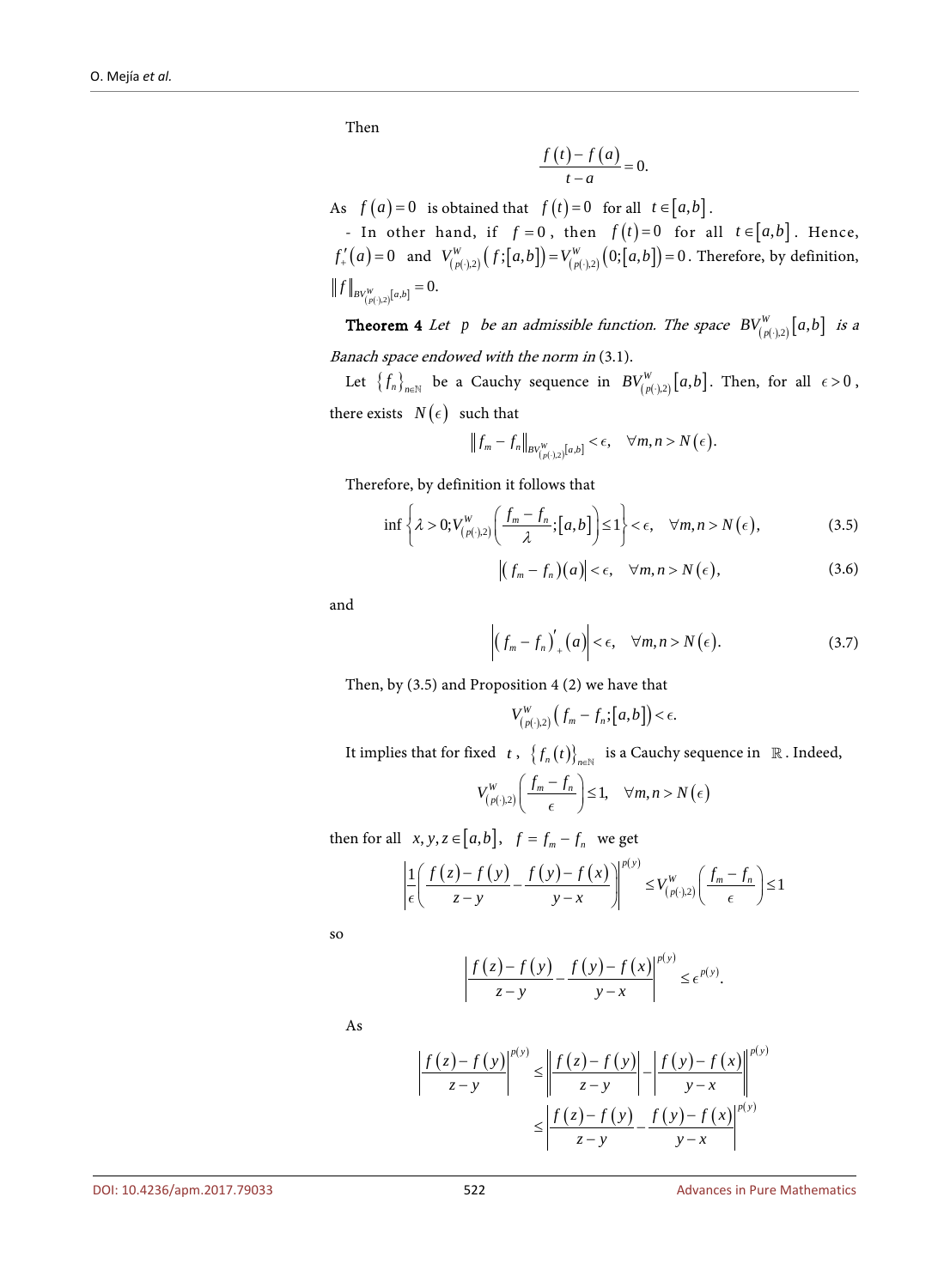thus

$$
\left|\frac{f(z)-f(y)}{z-y}\right|^{p(y)} \leq \epsilon^{p(y)}.
$$

Therefore

$$
\left|f(z)-f(y)\right|^{p(y)} \leq \left(\epsilon |z-y|\right)^{p(y)}
$$

and by property of log

$$
p(y)\log |f(z)-f(y)| \leq p(y)\log (\epsilon |z-y|).
$$

Then

$$
\log |f(z) - f(y)| \le \log ( \epsilon |z - y| )
$$

and hence

$$
\left|f(z)-f(y)\right|\leq \epsilon'=\exp^{\log(\epsilon|z-y|)}=\epsilon|z-y|.
$$

i.e.

$$
\left| \left(f_m - f_n\right)\right| (z) - \left(f_m - f_n\right)\left(y\right) \right| \le \epsilon', \quad \forall m, n > N\left(\epsilon\right).
$$

Let  $f(t) := \lim_{n \to \infty} f_n(t)$  for any  $t \in [a, b]$  and let  $\pi$  be any partition  $\pi := \{a = t_0, \dots, t_k = b\}$  of  $[a, b]$  and a sequence  $x_0, \dots, x_{k-1}$  such that  $t_j \le x_j \le t_{j+1}$  for any  $1 \le j < k-1$ . It follows that for all  $m, n > N(\epsilon)$ 

$$
\sum_{j=1}^k \left| \frac{\left(f_m - f_n\right)\left(t_{j+1}\right) - \left(f_m - f_n\right)\left(t_j\right)}{t_{j+1} - t_j} - \frac{\left(f_m - f_n\right)\left(t_j\right) - \left(f_m - f_n\right)\left(t_{j-1}\right)}{t_j - t_{j-1}} \right|^{p\left(x_{j-1}\right)} < \epsilon.
$$

Then, letting  $n \to \infty$ , for any  $m > N(\epsilon)$  it follows that

$$
\sum_{j=1}^{k} \left| \frac{\left(f_m - f\right)\left(t_{j+1}\right) - \left(f_m - f\right)\left(t_j\right)}{t_{j+1} - t_j} - \frac{\left(f_m - f\right)\left(t_j\right) - \left(f_m - f\right)\left(t_{j-1}\right)}{t_j - t_{j-1}} \right|^{p(x_{j-1})} < \epsilon. \tag{3.8}
$$

Therefore, as (3.8) follows for any tagged partition  $\pi^*$  of  $[a,b]$ , taking supremum over all tagged partitions it follows that

$$
V_{(p(\cdot),2)}^W\big(f_m - f; [a,b]\big) < \epsilon, \quad \forall m > N(\epsilon).
$$
 (3.9)

Moreover, by (3.6) and (3.7), we have that

$$
\left|\left(f_m-f_n\right)(a)\right|<\epsilon,\ \ \left|\left(f_m-f_n\right)_{+}'(a)\right|<\epsilon,\quad \forall m,n>N(\epsilon).
$$

Then, letting  $n \rightarrow \infty$ , we have that

$$
\left| \left( f_m - f \right) \left( a \right) \right| < \epsilon, \quad \left| \left( f_m - f \right)'_{+} \left( a \right) \right| < \epsilon, \quad \forall m > N \left( \epsilon \right). \tag{3.10}
$$

Then, (3.9) and (3.10) imply that for *m* sufficiently large

$$
\left\|f_m - f\right\|_{BV_{(p(\cdot),2)}^W[a,b]} < 3\epsilon.
$$

Hence, as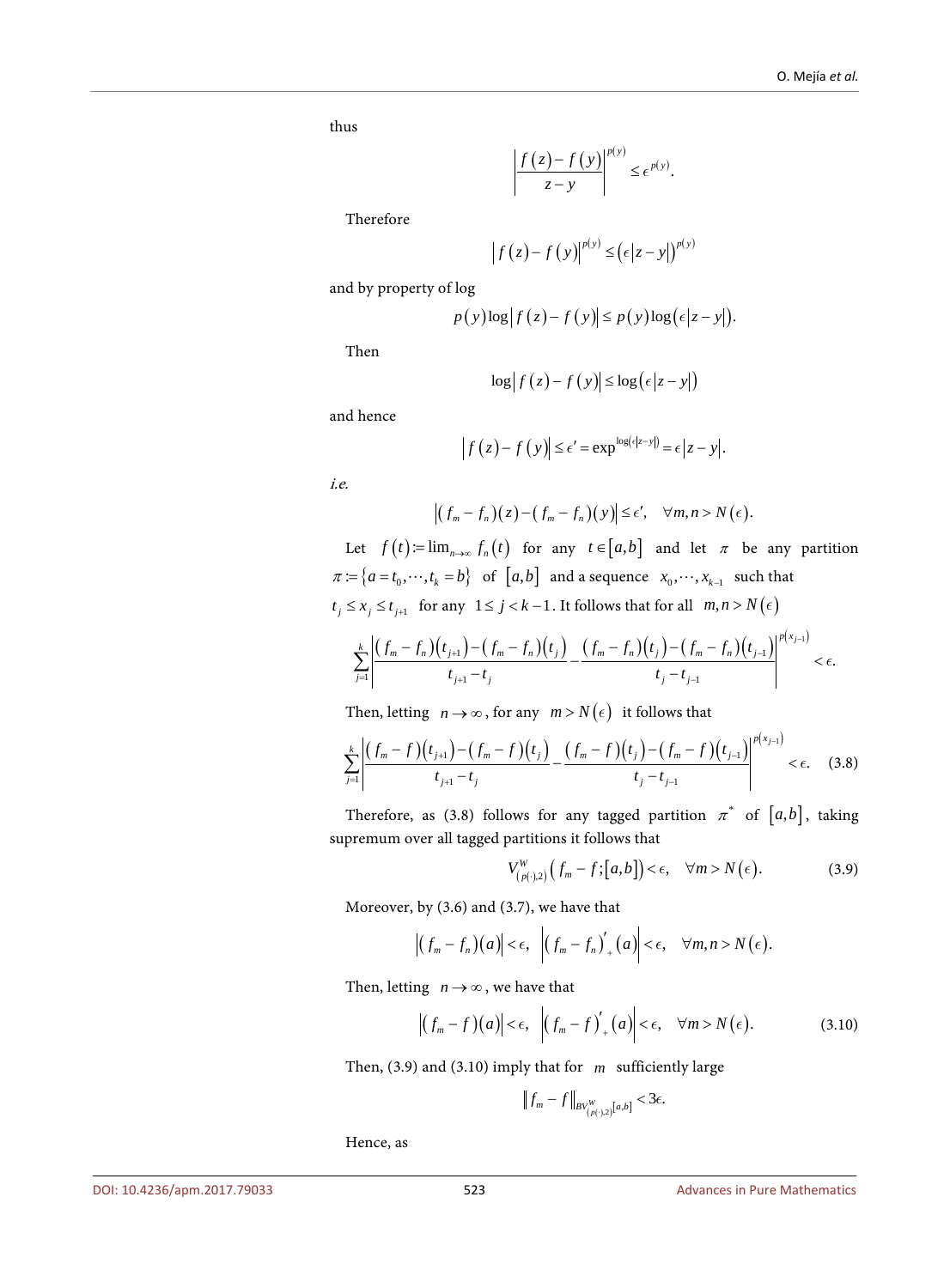$$
\big\|f\big\|_{BV_{\left(p(\cdot),2\right)}^W[a,b]}\leq \big\|f_m-f\big\|_{BV_{\left(p(\cdot),2\right)}^W[a,b]}+\big\|f_m\big\|_{BV_{\left(p(\cdot),2\right)}^W[a,b]}\,<\infty,
$$

we obtain that  $f \in BV_{(p(\cdot), 2)}^W[a, b]$ .

Theorem 5 Let *p* be an admissible function. Then, we have:

1) If  $f \in BV_{(p(\cdot),2)}^W[a,b]$ , then *f* is bounded in all the interval  $[a,b]$ .

2) 
$$
BV^W_{(p(\cdot),2)}[a,b] \hookrightarrow BV^W_{(q(\cdot),2)}[a,b]
$$
 for functions  $q(x) \ge p(x)$ .

Let us proof (a). Suppose that  $f \in BV_{(p(\cdot),2)}^W[a,b]$  and  $f$  is not bounded. Then, there exists a sequence  $\{t_n\}_{n\geq 1}$ ,  $t_n \in (a,b)$ ,  $n \geq 1$  such that  $|f(t_n)| \to \infty$ when  $n \to \infty$ . Let  $\{t_m\}_{m \geq 1}$  be a subsequence of  $\{t_n\}_{n \geq 1}$  such that  $\{t_m\}_{m \geq 1}$ converge to  $x \in [a, b]$ . As  $\{f(t_m)\}_{m \geq 1}$  is a subsequence of  $\{f(t_n)\}_{n \geq 1}$ , so  $|f(t_m)| \to \infty$  when  $n \to \infty$ .

Case 1: Suppose that  $x = a$  and let *t* such that  $a \le t_m < t < b$  for some  $t_m \in \{ t_m \}_{m \geq 1}$ , then

$$
\left|\frac{f(b)-f(t)}{b-t}-\frac{f(t)-f(t_m)}{t-t_m}\right|^{p(x_t)}\leq V_{(p(\cdot),2)}^W(f;[a,b])
$$

and since  $u \rightarrow u^s$  is continuous

$$
\left|\frac{f(b)-f(t)}{b-t} - \frac{\lim_{m\to\infty} f(t)-f(t_m)}{t-x}\right|^{p(x_t)}\n= \lim_{m\to\infty} \left|\frac{f(b)-f(t)}{b-t} - \frac{f(t)-f(t_m)}{t-t_m}\right|^{p(x_t)} \leq V_{(p(\cdot),2)}^W(f;[a,b]).
$$

On the other hand  $|f(t)-f(t_m)|$  tend to infinity as  $m \to \infty$ . Then

$$
\lim_{m\to\infty}\left|\frac{f(b)-f(t)}{b-t}-\frac{f(t)-f(t_m)}{t-t_m}\right|^{p(x_t)}=\infty,
$$

and hence  $V^W_{(p(\cdot),2)}( f; [a,b]) = \infty$ , which is a contradiction.

Case 2: Suppose that  $x \neq a$  and let *t* such that  $a < t < t_m < b$  for some  ${t_m} \in {\{ t_m \}}_{m \geq 1}$ , then

$$
\left|\frac{f\left(t_{m}\right)-f\left(t\right)}{t_{m}-t}-\frac{f\left(t\right)-f\left(a\right)}{t-a}\right|^{p\left(x_{t}\right)} \leq V_{\left(p\left(\cdot\right),2\right)}^{W}\left(f;\left[a,b\right]\right).
$$

Since  $u \rightarrow u^s$  is continuous

$$
\left|\frac{\lim_{m\to\infty}f(t_m)-f(t)}{x-t}-\frac{f(t)-f(a)}{t-a}\right|^{p(x_t)}
$$
\n
$$
=\lim_{m\to\infty}\left|\frac{f(t_m)-f(t)}{t_m-t}-\frac{f(t)-f(a)}{t-a}\right|^{p(x_t)} \leq V_{(p(\cdot),2)}^W(f;[a,b]).
$$

On the other hand  $f(t_m) - f(t)$  tend to infinity as  $m \to \infty$  then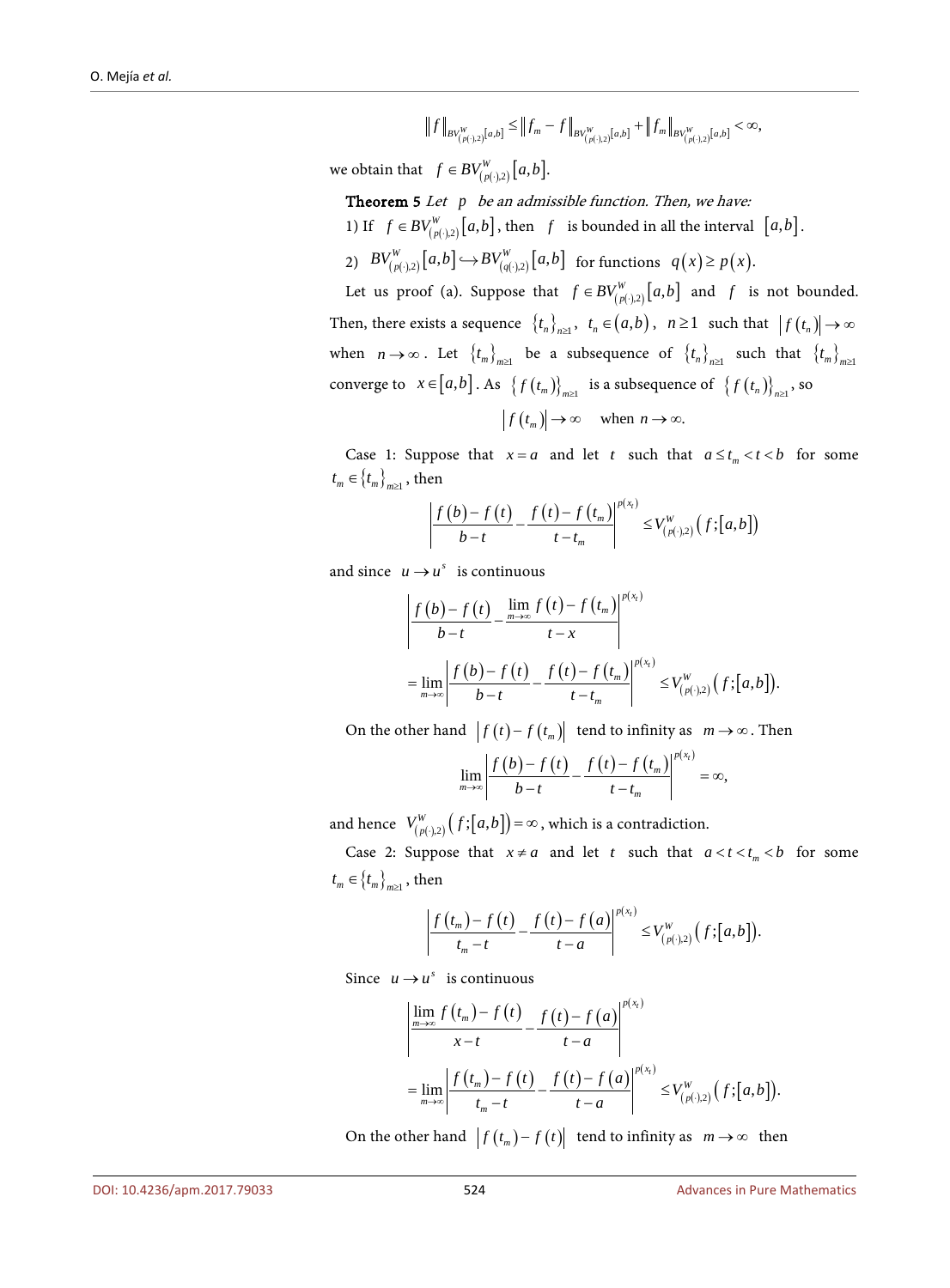$$
\left|\frac{\lim_{m\to\infty}f(t_m)-f(t)}{x-t}-\frac{f(t)-f(a)}{t-a}\right|^{p(x_t)}\to\infty \text{ as } n\to\infty,
$$

and then  $V^W_{(p(\cdot),2)}(f) = \infty$ , which is a contradiction.

Let us proof (b). Taking  $||f||_{BV_{(p(\cdot),2)}^W[a,b]} = 1$ , since  $V_{(p(\cdot),2)}^W(f;[a,b]) \le 1$ , it follows that

$$
\sum_{j=1}^{n-1} \left| \frac{f(t_{j+1}) - f(t_j)}{t_{j+1} - t_j} - \frac{f(t_j) - f(t_{j-1})}{t_j - t_{j-1}} \right|^{p(x_{j-1})} \le 1,
$$

for any tagged partition  $\pi := \{a = t_0 < \cdots < t_n = b\}$  and any sequence of points *x<sub>i</sub>* such that  $t_i \le x_i \le t_{i+1}$  for  $j = 0, \dots, n-2$ . Therefore,

$$
\sum_{j=1}^{n-1} \left| \frac{f(t_{j+1}) - f(t_j)}{t_{j+1} - t_j} - \frac{f(t_j) - f(t_{j-1})}{t_j - t_{j-1}} \right|^{q(x_{j-1})}
$$
\n
$$
\leq \sum_{j=1}^{n-1} \left| \frac{f(t_{j+1}) - f(t_j)}{t_{j+1} - t_j} - \frac{f(t_j) - f(t_{j-1})}{t_j - t_{j-1}} \right|^{p(x_{j-1})} \leq 1,
$$

since in particular  $\left| \frac{f(t_{j+1}) - f(t_j)}{f(t_j)} - \frac{f(t_j) - f(t_{j-1})}{f(t_j)} \right|^{p(x_{j-1})}$  $\iota_j$   $\iota_j$   $\iota_{j-1}$ 1 *p*( $x_j$ *j j jj j j j j*  $f(t_{i+1}) - f(t_i) = f(t_i) - f(t_i)$  $t_{i+1} - t_i$   $t_i - t$ −  $+1$   $\int$   $\binom{i}{j}$   $\int$   $\binom{i}{j}$   $\int$   $\binom{i}{j}$  $\frac{f(t_j) - f(t_j)}{f(t_j - t_{j-1})} - \frac{f(t_j) - f(t_{j-1})}{f_j - t_{j-1}}$   $\leq 1$  for any

1 ≤ *j* ≤ *n* − 1. Taking supremum to both sides, we obtain that  $V_{( q(\cdot), 2 )}^{\rm w}\big(f; \! \big[a, b \big]\!\big) \!\leq\! V_{( p(\cdot), 2 )}^{\rm w}\big(f; \! \big[a, b \big]\!\big)$  . Then, by definition it follows that  $\| f \|_{BV_{(q(\cdot),2)}^W[a,b]} \leq \| f \|_{BV_{(p(\cdot),2)}^W[a,b]},$ 

and the general case follows from the homogeneity of the norm.  $\Box$ 

# **4. Functions in**  $\,\mathcal{BV}^W_{(p(\cdot),2)}[a,b]\,$  and Hölder Continuous **Functions**

In this section we prove also that if a function is the composition of a bounded monotone function with a  $(\gamma(\cdot)+1)$  -Hölder continuous function with  $\gamma(\cdot) = 1/p(\cdot)$ , then the function is in  $BV_{(p(\cdot), 2)}^W[a, b]$ .

**Definition 8** A function  $g: [a,b] \to \mathbb{R}$  is Hölder continuous of exponent  $\gamma$ , where  $\gamma(\cdot)$  is a positive function such that  $0 \le \gamma(x) \le 1$ , if

$$
\left| g(t_i) - g(t_{i-1}) \right| \leq C |t_i - t_{i-1}|^{\gamma(x_{i-1})}
$$

for all  $x_{i-1} \in [a, b]$ . The least number *C* satisfying the above inequality is called the Hölder constant of *g* .

**Proposition 6** Let *p* be an admissible function and  $f:[a,b] \to \mathbb{R}$  such that  $f = g \circ \varphi$ , where  $\varphi : [a,b] \to \mathbb{R}$  is a bounded monotone function and  $g: \varphi[a,b] \to \mathbb{R}$  *is*  $(\gamma(\cdot)+1)$  -Hölder continuous with  $\gamma(\cdot) = \frac{1}{p(\cdot)}$  $\gamma(\cdot) = \frac{1}{p(\cdot)}$  . Then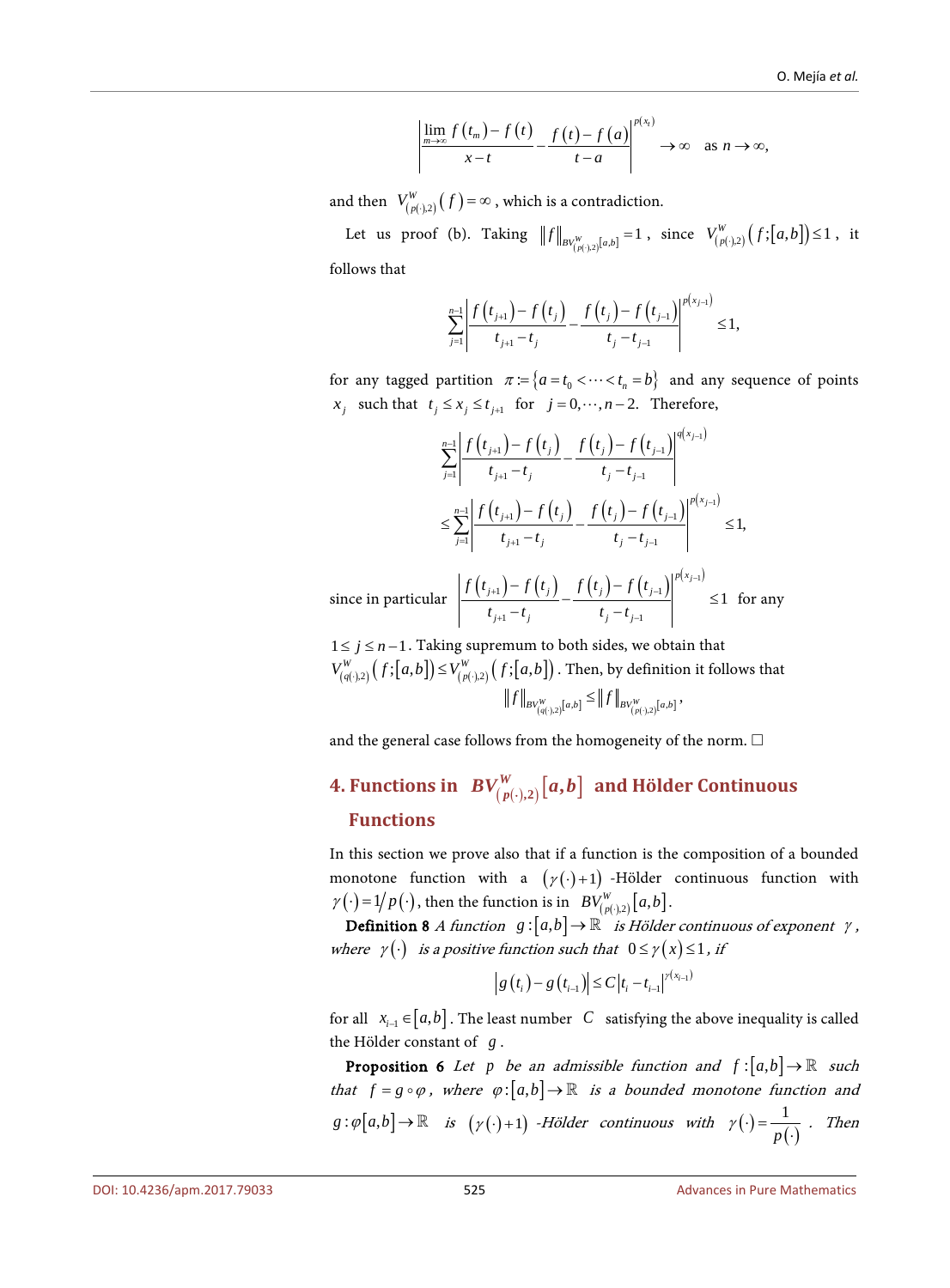$f \in BV_{(p(\cdot),2)}^W[a,b]$  .

*Proof.* Assume that  $\varphi$  is nondecreasing. Since  $\varphi([a,b]) = [\varphi(a), \varphi(b)]$ , by virtue of the change of variable

$$
V^W_{(p(\cdot),2)}(f; [a,b]) = V^W_{(p(\cdot),2)}(g \circ \varphi; [a,b]) = V^W_{(p(\cdot),2)}(g; [\varphi(a), \varphi(b)]). \tag{4.1}
$$

If  $T = \{t_i\}_{i=0}^n$  is a partition of  $\left[\varphi(a), \varphi(b)\right]$  and  $\{x_i\}$  is a sequence of points  $x_i \in (t_i, t_{i+1})$  for  $j = 0, \dots, n-2$  then

$$
\sum_{i=1}^{n-1} \left| \frac{g(t_{i+1}) - g(t_i)}{t_{i+1} - t_i} - \frac{g(t_i) - g(t_{i-1})}{t_i - t_{i-1}} \right|^{p(x_{i-1})}
$$
\n
$$
\leq \sum_{i=1}^{n-1} \left( \left| \frac{g(t_{i+1}) - g(t_i)}{t_{i+1} - t_i} \right| + \left| \frac{g(t_i) - g(t_{i-1})}{t_i - t_{i-1}} \right| \right)^{p(x_{i-1})}
$$
\n
$$
\leq \sum_{i=1}^{n-1} \left( \frac{C|t_{i+1} - t_i|^{p(x_{i-1})+1}}{|t_{i+1} - t_i|} + \frac{C|t_i - t_{i-1}|^{p(x_{i-1})+1}}{|t_i - t_{i-1}|} \right)^{p(x_{i-1})}
$$
\n
$$
\leq \sum_{i=1}^{n-1} \left( C|t_{i+1} - t_i|^{p(x_{i-1})} + C|t_i - t_{i-1}|^{p(x_{i-1})} \right)^{p(x_{i-1})}
$$
\n
$$
\leq \sum_{i=1}^{n-1} 2^{p(x_{i-1})} \left( C^{p(x_{i-1})} |t_{i+1} - t_i|^{(p(x_{i-1}))p(x_{i-1})} + C^{p(x_{i-1})} |t_i - t_{i-1}|^{(p(x_{i-1}))p(x_{i-1})} \right)
$$
\n
$$
\leq \sum_{i=1}^{n-1} 2^{p^+} \left( C^{p^+} |t_{i+1} - t_i| + C^{p^+} |t_i - t_{i-1}| \right) \leq 2^{p^+ + 1} C^{p^+} |p(b) - \varphi(a)|.
$$

Therefore, by taking supremum over any tagged partition, it follows that

$$
V^W_{(p(\cdot),2)}\Big(g;\Big[\varphi(a),\varphi(b)\Big]\Big) \leq 2^{p^++1}C^{p^+}\big|\varphi(b)-\varphi(a)\big| < \infty
$$

by the boundedness of  $\varphi$ . Hence, by (4.1)

$$
V^{\rm W}_{(p(\cdot), 2)}\Big(f; \big[a, b\big]\Big) \!=\! V^{\rm W}_{(p(\cdot), 2)}\Big(\,g; \big[\,\varphi\big(a\big), \varphi\big(b\big)\big]\Big) \!<\infty.
$$

### **5. The Matkowski's Condition**

Let us show as an application that, any uniformly bounded composition operator that maps the space  $BV_{( p(\cdot), 2 )}^W \left[ a, b \right]$  into itself satisfies the Matkowski's condition.

Theorem 6 Suppose that the composition operator *H* generated by *h* maps  $\ BV_{( p(\cdot) , 2 )}^W \big[ a , b \big] \ \hbox{ into itself and satisfies the following inequality}$ 

$$
\left\|Hf_1 - Hf_2\right\|_{(p(\cdot),2)}^W \le \gamma\left(\left\|f_1 - f_2\right\|_{(p(\cdot),2)}^W\right), \quad \left(f_1, f_2 \in BV_{(p(\cdot),2)}^W\left[a, b\right]\right),\tag{5.1}
$$

for any function  $\gamma : [0, \infty) \to [0, \infty)$ . Then, there exist functions  $(a, \beta \in BV_{(p(\cdot), 2)}^W[a, b]$  such that

$$
h(t,x) = \alpha(t)x + \beta(t), \quad t \in [a,b], x \in \mathbb{R}.
$$
 (5.2)

*Proof.* By hypothesis, for  $x \in \mathbb{R}$  fixed, the constant function  $f(t) = x$ ,  $t \in [a, b]$  belongs to  $BV_{(p(\cdot), 2)}^W[a, b]$ . Since *H* maps  $BV_{(p(\cdot), 2)}^W[a, b]$  into itself,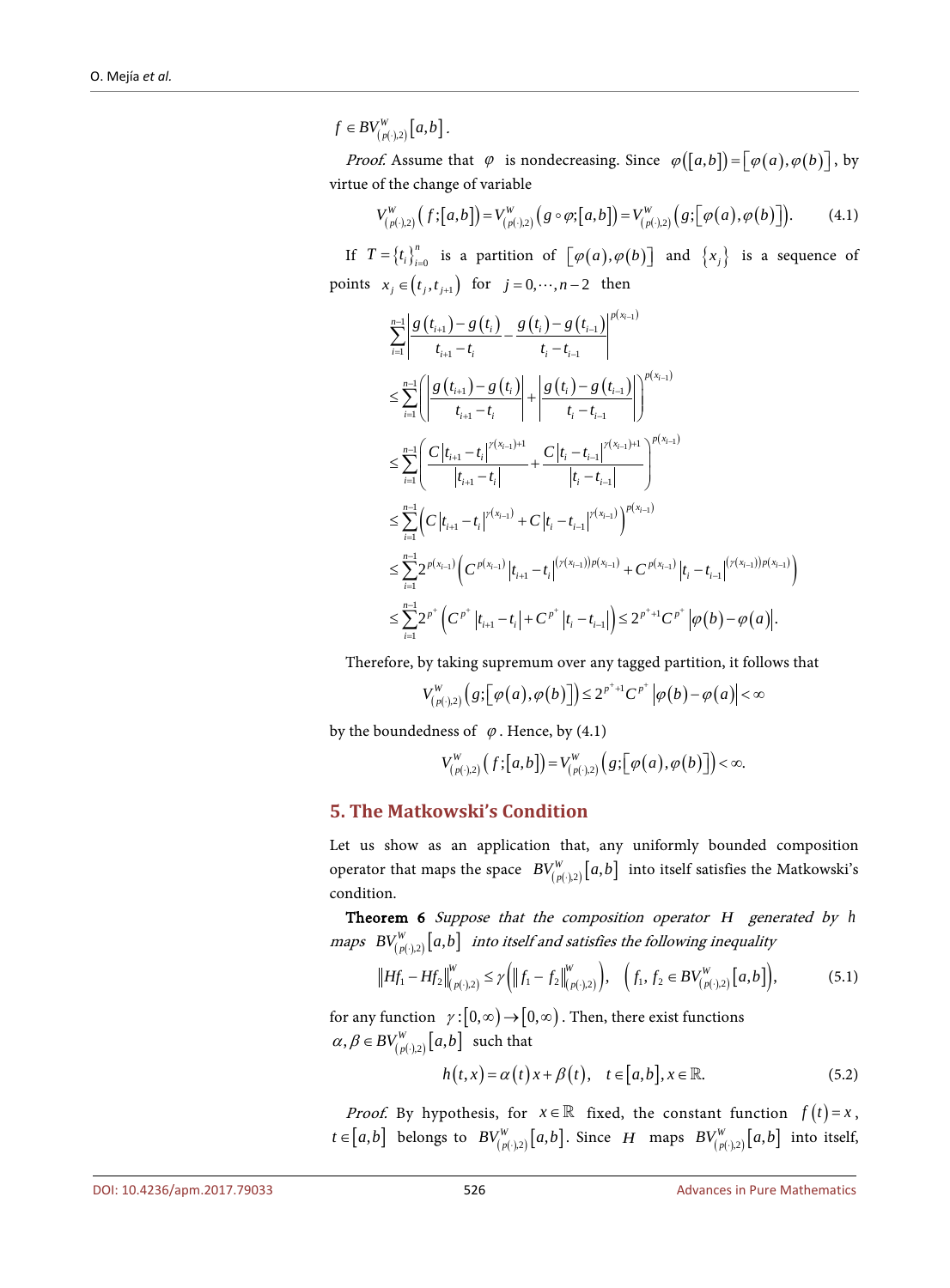we have that  $(Hf)(t) = h(t, f(t)) \in BV_{(p(\cdot), 2)}^W[a, b].$ 

From inequality (5.1) and definition of the norm  $\left\| \cdot \right\|_{(p(\cdot),2)}^W$ , we have for  $f_1, f_2 \in BV_{(p(\cdot), 2)}^W \big[ a, b \big]$ 

$$
\begin{aligned} &\inf\left\{\lambda > 0; V^W_{(p(\cdot),2)}\bigg(\frac{Hf_1 - Hf_2}{\lambda};[a,b]\bigg) \le 1\right\} \\ &\le \left\|Hf_1 - Hf_2\right\|_{(p(\cdot),2)}^W \le \gamma \left(\left\|f_1 - f_2\right\|_{(p(\cdot),2)}^W\right), \end{aligned}
$$

and then

$$
V_{(p(\cdot),2)}^{W}\left(\frac{Hf_1 - Hf_2}{\gamma\left(\left\|f_1 - f_2\right\|_{(p(\cdot),2)}^W\right)}; [a,b]\right) \le 1.
$$
\n(5.3)

Consider  $a \le s < t \le b$  and let  $\pi_m := \{t_0, t_1, \dots, t_{2m}\} \in \pi$  be the equidistant partition defined by

$$
t_0 = s
$$
,  $t_j - t_{j-1} = \frac{t-s}{2m}$ ,  $(j = 1, 2, \dots, 2m)$ .

Given  $u, v \in \mathbb{R}$  with  $u \neq v$ , define  $f_1, f_2 : [a, b] \to \mathbb{R}$  by  $\int_1^c (x)$ , if  $x = t_i$  for some even j,  $:=\left\{\frac{x+y}{2}, \text{ if } x=t_j \text{ for some odd } j, \right.$ linear, otherwise *j j v*, if  $x = t$  for some even j  $f_1(x) = \begin{cases} u + v \\ 0, v \end{cases}$  if  $x = t_i$  for some odd j  $\begin{cases} v, & \text{if } x = \end{cases}$  $=\frac{u+v}{2}$ , if  $x=$  $\downarrow$ 

and

$$
f_2(x) = \begin{cases} \frac{u+v}{2}, & \text{if } x = t_j \text{ for some even } j, \\ u, & \text{if } x = t_j \text{ for some odd } j, \\ \text{linear, otherwise.} \end{cases}
$$

Then, the difference  $f_1 - f_2$  satisfies that  $|f_1(x) - f_2(x)| = \frac{|u - v|}{2}$  for all  $x \in [a, b]$ . Therefore, by the inequality (5.1)

$$
||Hf_1 - Hf_2||_{(p(\cdot),2)}^W \le \gamma \left( ||f_1 - f_2||_{(p(\cdot),2)}^W \right) \\
\le \gamma \left( \frac{|u - v|}{2} \right),
$$

and hence, by definition

$$
V_{(p(\cdot),2)}^{W}\left(\frac{Hf_1 - Hf_2}{\gamma\left(\frac{|u - v|}{2}\right)}; [a, b]\right) \le 1.
$$
 (5.4)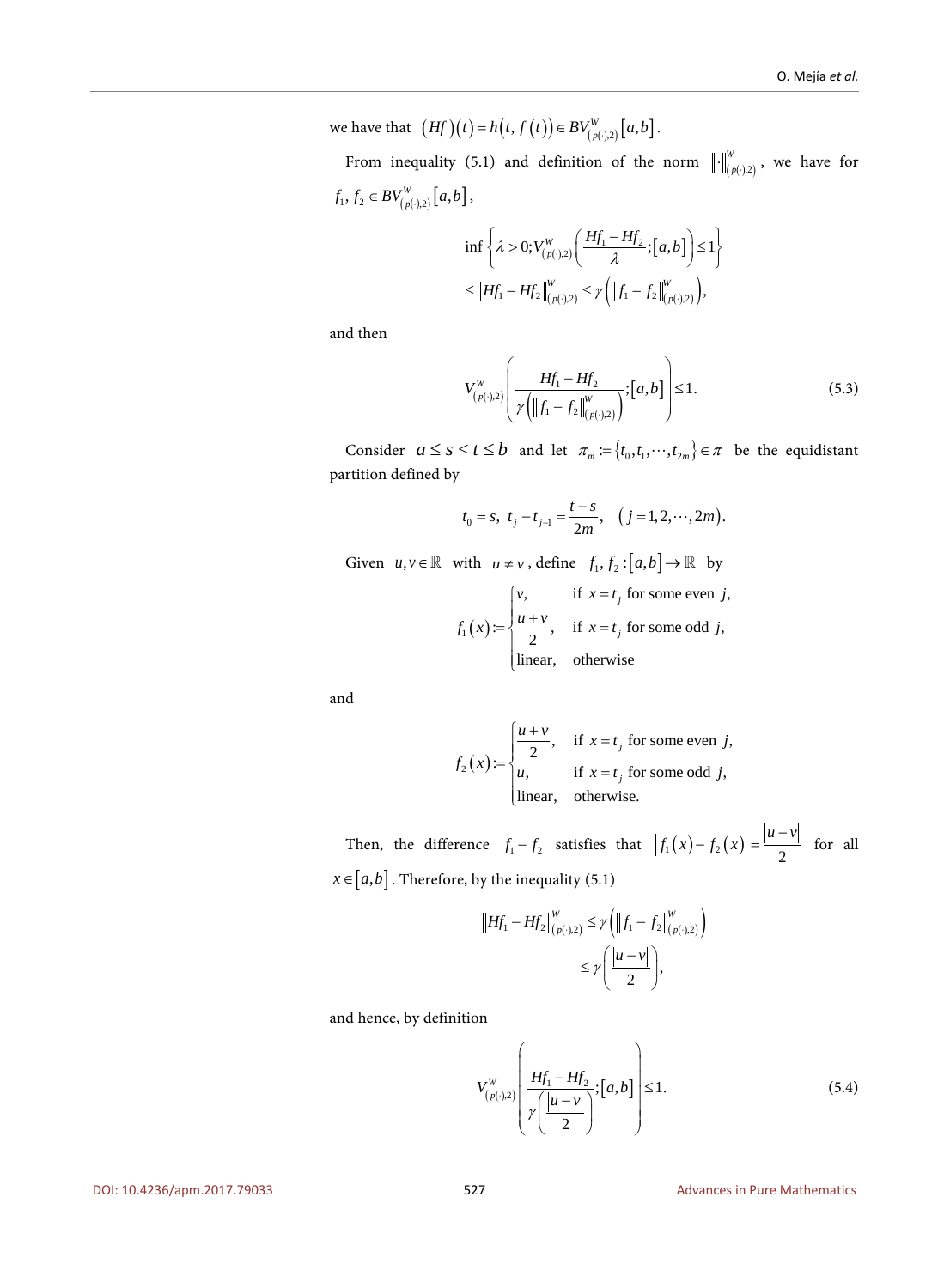From the inequality (5.4), and the definition, it follows that for any partition  ${t_0, t_2, t_4, \cdots, t_{2(m-1)}$  of [*a,b*]

$$
\sum_{j=1}^{m-1} \frac{h(f_1)(t_{2j}) - h(f_2)(t_{2j}) - h(f_1)(t_{2j-1}) + h(f_2)(t_{2j-1})}{|t_{2j} - t_{2j-1}| \gamma(\frac{|u - v|}{2})}\n- \frac{h(f_1)(t_{2j-1}) - h(f_2)(t_{2j-1}) - h(f_1)(t_{2j-2}) + h(f_2)(t_{2j-2})}{|t_{2j-1} - t_{2j-2}| \gamma(\frac{|u - v|}{2})}\n\leq 1.
$$

However, by the definition of  $f_1$  and  $f_2$ , we have that

$$
\sum_{j=1}^{m-1} \frac{h(f_1)(t_{2j})-h(f_2)(t_{2j})-h(f_1)(t_{2j-1})+h(f_2)(t_{2j-1})}{|t_{2j}-t_{2j-1}| \gamma(\frac{|u-v|}{2})}
$$
\n
$$
-\frac{h(f_1)(t_{2j-1})-h(f_2)(t_{2j-1})-h(f_1)(t_{2j-2})+h(f_2)(t_{2j-2})}{|t_{2j-1}-t_{2j-2}| \gamma(\frac{|u-v|}{2})}
$$
\n
$$
=\sum_{j=1}^{m-1} \frac{2|h(v)+h(u)-2h(\frac{u+v}{2})|}{\frac{t-s}{2m} \gamma(\frac{|u-v|}{2})}\Big|^{p(x_{j-1})}
$$
\n
$$
=\sum_{j=1}^{m-1} \frac{4m}{\frac{h(v)+h(u)-2h(\frac{u+v}{2})}{\gamma(\frac{|u-v|}{2})}}^{p(x_{j-1})} \le 1.
$$

Then, since  $1 < p(x_{j-1}) < \infty$  and  $j = 1, 2, \dots, 2m$ , it follows that

$$
\sum_{j=1}^{m-1} \left( \frac{4}{t-s} \frac{\left| h(v) + h(u) - 2h\left(\frac{u+v}{2}\right) \right|}{r\left(\frac{|u-v|}{2}\right)} \right)^{p(x_{j-1})}
$$
\n
$$
\leq \sum_{j=1}^{m-1} \left( \frac{4m}{t-s} \frac{\left| h(v) + h(u) - 2h\left(\frac{u+v}{2}\right) \right|}{r\left(\frac{|u-v|}{2}\right)} \right)^{p(x_{j-1})} \leq 1.
$$

Hence, necessarily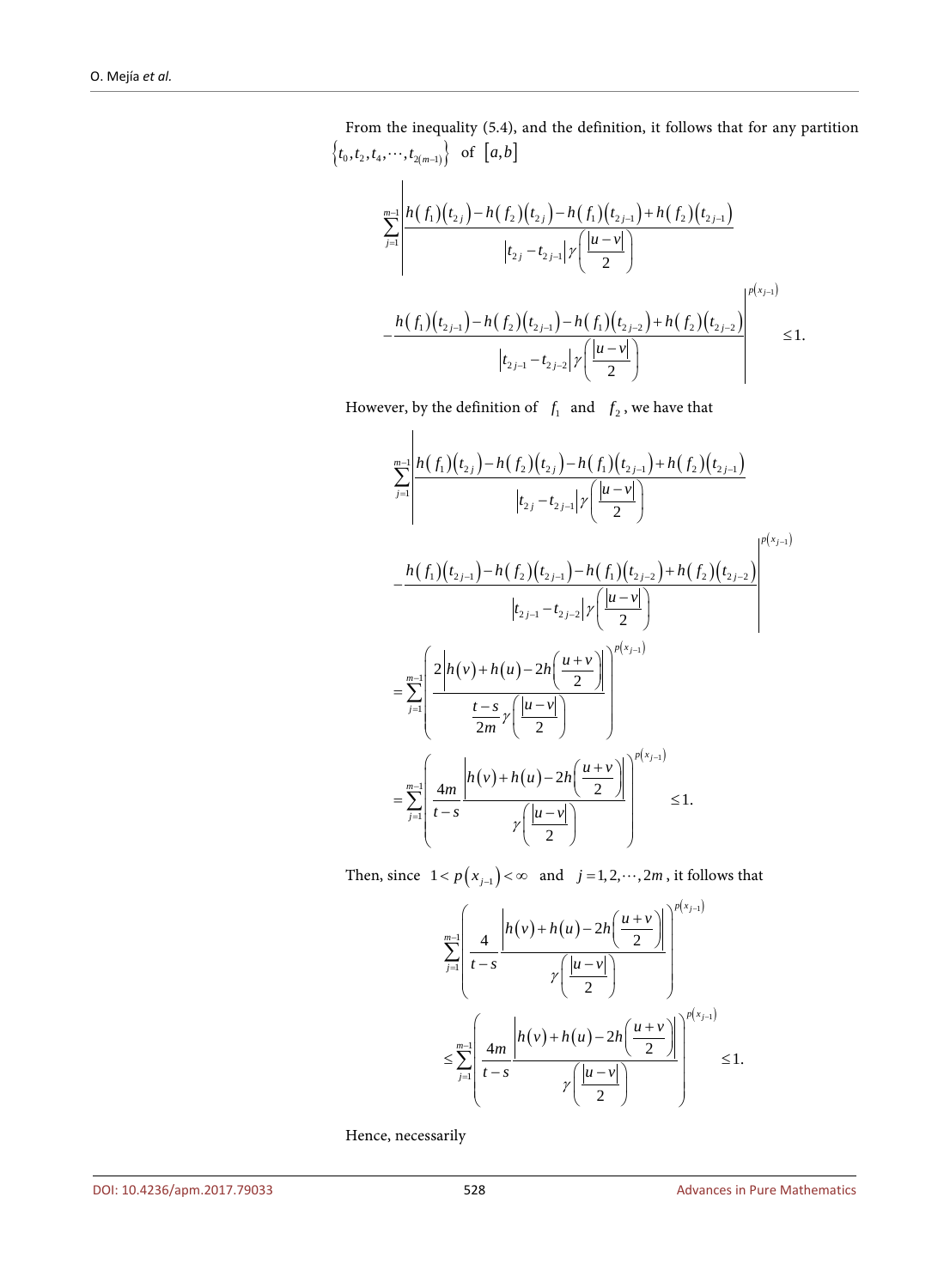$$
h(v)+h(u)-2h\left(\frac{u+v}{2}\right)=0.
$$

So that, we conclude that  $h(s, \cdot)$  satisfies the Jensen equation in  $\mathbb{R}$ . The continuity of *h* with respect to the second variable implies that for every  $t \in [a, b]$  there exists  $\alpha, \beta : [a, b] \to \mathbb{R}$  such that

$$
h(t,x) = \alpha(t)x + \beta(t), \quad (t \in [a,b], x \in \mathbb{R}).
$$

Since 
$$
\beta(t) = h(t, 0)
$$
,  $t \in [a, b]$ ,  $\alpha(t) = h(t, 1) - \beta(t)$  and  
 $h(x) \in BV^W$  [a, b] for each  $x \in \mathbb{R}$  we obtain that  $\alpha, \beta \in BV^W$ 

$$
h(\cdot, x) \in BV_{(p(\cdot), 2)}^W[a, b]
$$
 for each  $x \in \mathbb{R}$  we obtain that  $\alpha, \beta \in BV_{(p(\cdot), 2)}^W[a, b]$ .  
Now we will give the definition of uniformly bounded mapping instead used!

Now we will give the definition of uniformly bounded mapping introduced by J. Matkowski in [\[24\].](#page-25-2)

Definition 9 Let *X* and *Y* be two metric (or normed) spaces. A mapping  $H: X \rightarrow Y$  is uniformly bounded if, for any  $t > 0$  there exists a nonnegative real number  $\gamma(t)$  such that for any nonempty set  $B \subset X$  we have

$$
diam(B) \leq t \rightarrow diamH(B) \leq \gamma(t).
$$

With the same kind of argument than in [\(\[23\],](#page-25-1) Theorem 7), we can see that any uniformly bounded composition operator acting between general Lipschitz function normed space must be of the form (5.2):

**Theorem 7** Let  $h:[a,b]\times\mathbb{R}\to\mathbb{R}$  and *H* the composition operator associated to *h*. Suppose that *H* maps  $BV_{(p(\cdot),2)}^W[a,b]$  into itself and it is uniformly continuous, then there exists functions  $\alpha, \beta \in BV_{(p(\cdot), 2)}^W [ a, b ]$ , such that

$$
h(t,x) = \alpha(t)x + \beta(t), \quad (t \in [a,b], x \in \mathbb{R}).
$$

*Proof.* It follows as [\(\[23\],](#page-25-1) Theorem 7) by Theorem 6.

#### **6. Absolutely Continuous Functions**

We now define the analog of absolute  $p$ -continuous functions of order two in the framework of variable space.

**Definition 10** Given a function  $p:[a,b] \rightarrow (1,\infty)$ , by modulus of  $p(\cdot)$ -continuity of order two of a function  $f:[a,b] \to \mathbb{R}$ , we mean

$$
\omega_{\delta}^{(p(\cdot),2)}(f) \coloneqq \sup_{\left\|x^*\right\| \leq \delta} \sup_{\pi^*} \sum_{j=1}^{n-1} \left| \frac{f(t_{j+1}) - f(t_j)}{t_{j+1} - t_j} - \frac{f(t_j) - f(t_{j-1})}{t_j - t_{j-1}} \right|^{p(x_{j-1})},
$$

where the supremum is taken over all tagged partitions

 $\pi^* = \{a = t_0 < t_1 < \cdots < t_n = b\}$  of the interval  $[a, b]$  together with a finite sequence of numbers  $x_0, \dots, x_{n-2}$  subject to the conditions  $t_i \leq x_i \leq t_{i+1}$  for each *j* such that the norm of  $\pi^*$  is at most  $\delta$ .

**Lemma 3** Let *p* be an admissible function. The modulus of  $p(\cdot)$  continuity of order two is a sub-additive function. *Proof.* Let  $f, g : [a, b] \to \mathbb{R}$ .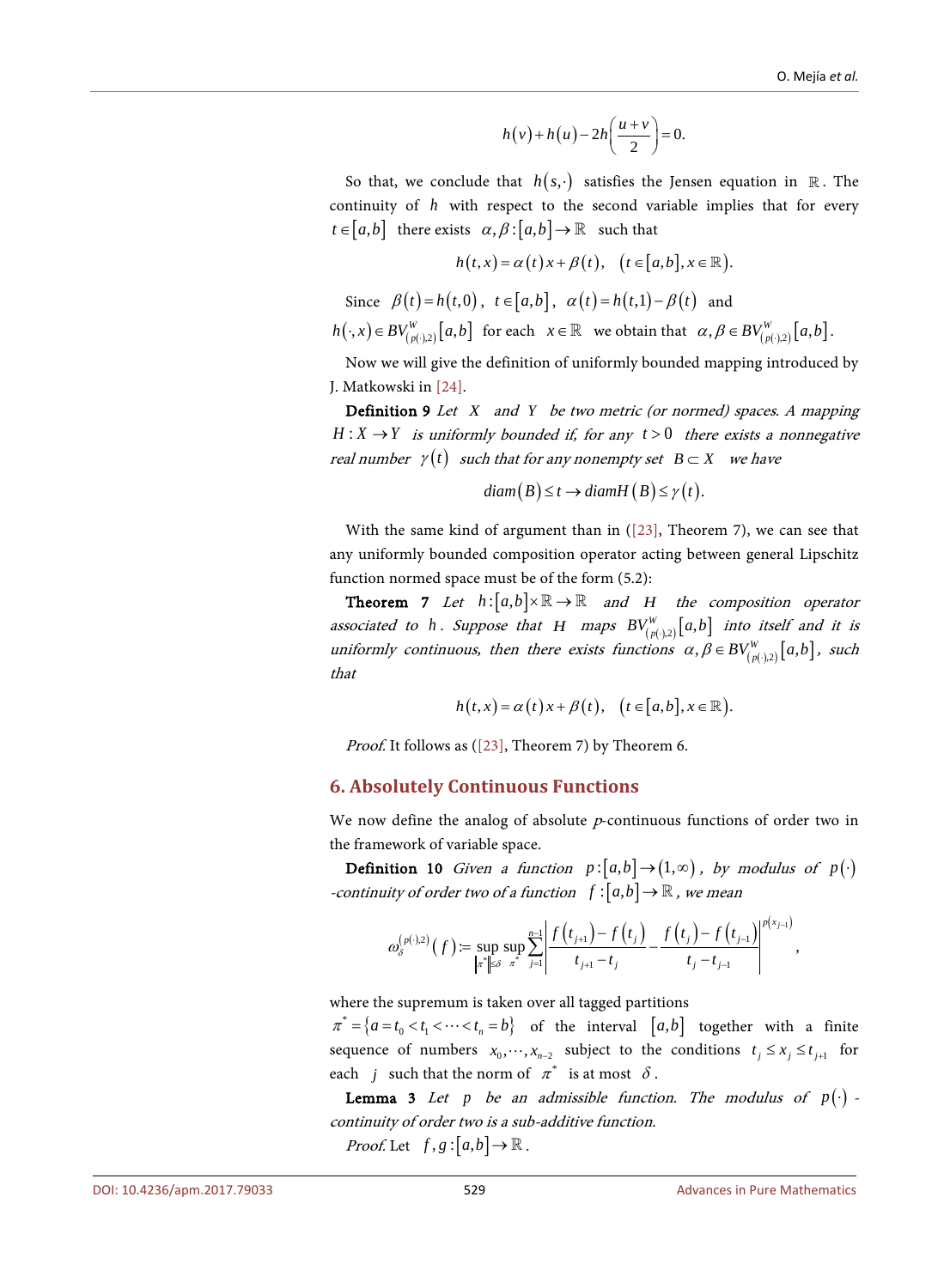$$
\begin{split}\n&\omega_{\delta}^{(p(\cdot),2)}(f+g) \\
&=\sup_{\|\pi\| \leq \delta} \sup_{\pi} \sum_{j=1}^{n-1} \left| \frac{(f+g)(t_{j+1}) - (f+g)(t_j) - (f+g)(t_j) - (f+g)(t_{j-1})}{t_{j+1}-t_j} \right|^{p(x_{j-1})} \\
&\leq 2^{p^+-1} \sup_{\|\pi\| \leq \delta} \sup_{\pi} \sum_{j=1}^{n-1} \left| \frac{f(t_{j+1}) - f(t_j) - f(t_j) - f(t_{j-1})}{t_{j+1}-t_j} \right|^{p(x_{j-1})} \\
&\quad + \left| \frac{g(t_{j+1}) - g(t_j) - g(t_j) - g(t_{j-1})}{t_{j+1}-t_j} \right|^{p(x_{j-1})}\n\end{split}
$$
\n
$$
= 2^{p^+-1} \left( \omega_{\delta}^{(p(\cdot),2)}(f) + \omega_{\delta}^{(p(\cdot),2)}(g) \right).
$$

If  $f \in BV_{(p(\cdot),2)}^W[a,b]$  and  $\lim_{\delta \to 0} \omega_{\delta}^{(p(\cdot),2)}(f) = 0$ , we say that f is absolutely  $p(\cdot)$  -continuous of order two, that is,  $f \in C^{(p(\cdot), 2)}[a, b]$ .

**Theorem 8** Let p be an admissible function. Then  $C^{(p(\cdot),2)}[a,b]$  is a closed subspace of  $BV_{( p(\cdot ) , 2 )}^W \big[ a , b \big]$  .

*Proof.* We take a sequence  $\{f_n\}_{n\in\mathbb{N}}$  of functions in  $C^{(p(\cdot),2)}[a,b]$  such that

$$
s - \lim_{n \to \infty} f_n = f \in BV_{(p(\cdot),2)}^W \big[ a, b \big]. \tag{6.1}
$$

By the sub-additivity of  $\omega_{\delta}^{( p(\cdot),2) } (f)$  we have that

$$
\omega_{\delta}^{(p(\cdot),2)}(f) \leq \omega_{\delta}^{(p(\cdot),2)}(f-f_n) + \omega_{\delta}^{(p(\cdot),2)}(f_n).
$$

Moreover, since  $V^W_{(p(\cdot),2)}(f) \ge \omega_s^{(p(\cdot),2)}(f)$  and  $V^W_{(p(\cdot),2)}(2f) \precsim V^W_{(p(\cdot),2)}(f)$ ,

using Proposition 2.3. in [\[21\]](#page-24-17) and the strong limit (6.1) we have that, for each fixed  $\delta$ ,  $\omega_{\delta}^{(p(\cdot),2)}(f - f_n) \to 0$  when  $n \to \infty$ . Since  $\omega_{\delta}^{(p(\cdot),2)}(f_n) \to 0$  when  $\delta \to 0$  by hypothesis, we obtain that  $\omega_s^{(p(\cdot),2)}(f) \to 0$  when  $\delta \to 0$ .

### **Acknowledgments**

We thank the editor and the referee for their comments. We thank also the anonymous comments to correct and improve this research. It has been partially supported by the Central Bank of Venezuela. We want to give thanks also to the library staff of B.C.V for compiling the references.

### **References**

- <span id="page-23-0"></span>[1] Jordan, C. (1881) Sur la série de Fourier. [On the Fourier Serie]. Comptes Rendus de l'Académie des Sciences, 92, 228-230.
- <span id="page-23-1"></span>[2] De la Vallée Poussin, C.J. (1908) Sur la convergence des formules d'interpolation entre ordennées equidistantes. [On the Convergence of Interpolation Formulas between Equidistant Orders]. Bulletin de la Classe des Sciences, Academie Royale de Belgique, 314-410.
- <span id="page-23-2"></span>[3] Wiener, N. (1924) The Quadratic Variation of a Function and Its Fourier Coefficients. Journal of Mathematical Physics, 3, 72-94.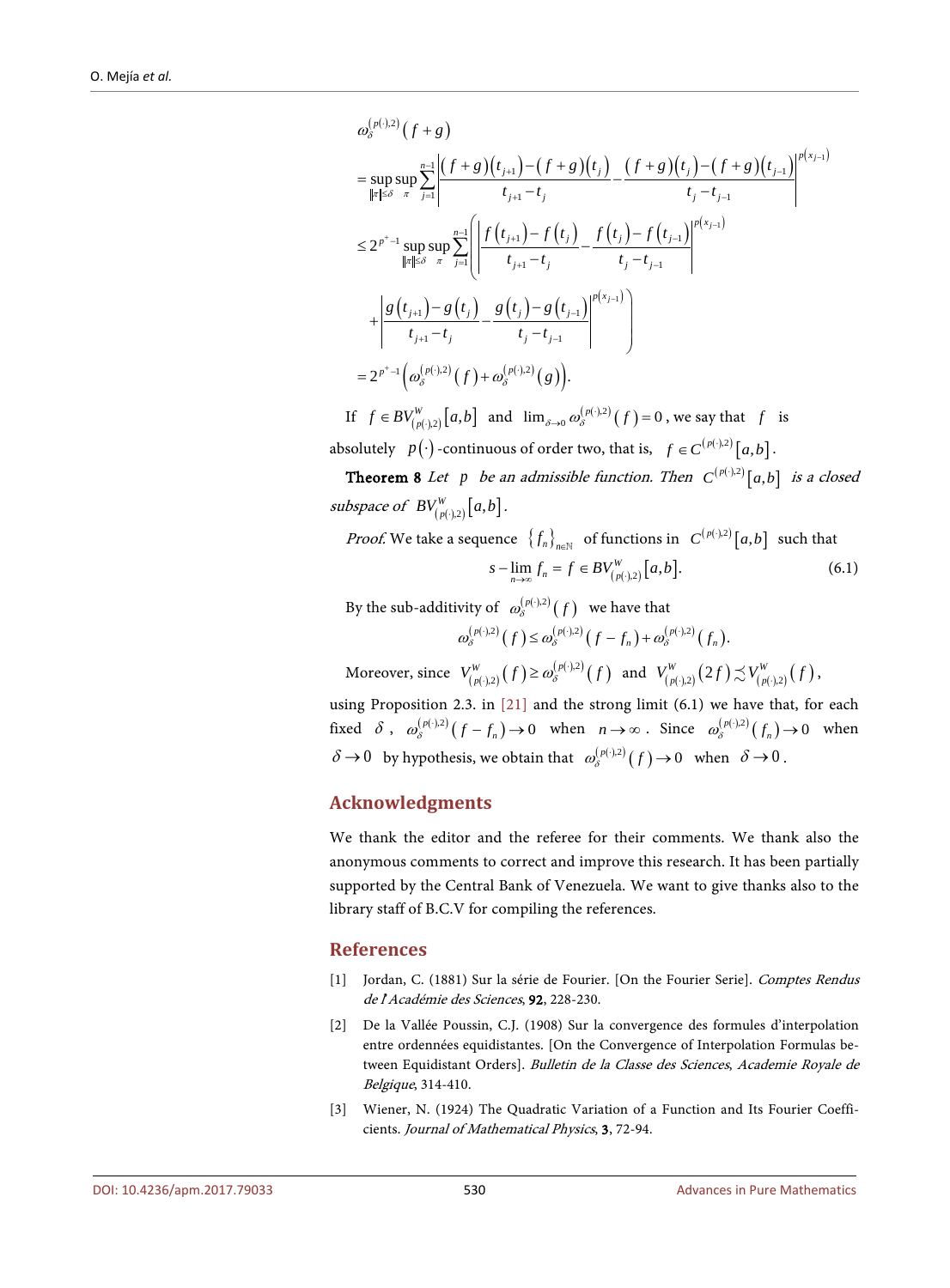<https://doi.org/10.1002/sapm19243272>

- <span id="page-24-0"></span>[4] Dudley, R.M. (1994) The Order of the Remainder in Derivatives of Composition and Inverse Operators for p-Variation Norms. Annals of Statistics, 22, 1-20. <https://doi.org/10.1214/aos/1176325354>
- <span id="page-24-1"></span>[5] Dudley, R.M. (1997) Empirical Processes and p-Variation. In: Pollard, D., Torgersen, E. and Yang, G.L., Eds., Festschrift for Lucien Le Cam, Springer, New York. [https://doi.org/10.1007/978-1-4612-1880-7\\_13](https://doi.org/10.1007/978-1-4612-1880-7_13)
- <span id="page-24-2"></span>[6] Dudley, R.M. and Norvaiša, R. (1999) Differentiability of Six Operators on Nonsmooth Functions and p-Variation. Lecture Notes in Math, 1703, Springer, Berlin. <https://doi.org/10.1007/BFb0100744>
- <span id="page-24-3"></span>[7] Appel, J., Banas, J. and Merentes, N. (2014) Bounded Variation and around. De Gruyter, Boston.
- <span id="page-24-4"></span>[8] Chistyakov, V.V. and Galkin, O.E. (1998) On Maps of Bounded p-Variation with *p* >1 . Positivity, 2, 19-45. <https://doi.org/10.1023/A:1009700119505>
- <span id="page-24-5"></span>[9] Diening, L. (2004) Maximal Function on Generalize Lebesgue Spaces  $L^{p(\cdot)}$ . Mathematical Inequalities & Applications, 7, 245-253. <https://doi.org/10.7153/mia-07-27>
- <span id="page-24-6"></span>[10] Azroul, E., Barbara, A. and Redwane, H. (2014) Existence and Nonexistence of a Solution for a Nonlinear  $p(x)$ -Elliptic Problem with Right-Hand Side Measure. International Journal of Analysis, 2014, 1-15.
- <span id="page-24-7"></span>[11] Fan, X., Zhao, Y. and Zhao, D. (2001) Compact Imbedding Theorems with Symmetry of Strauss-Lions Type for the Space  $W^{1,p(x)}( \Omega )$  . *Journal of Mathematical Anal*ysis and Applications, 255, 333-348. <https://doi.org/10.1006/jmaa.2000.7266>
- <span id="page-24-8"></span>[12] Yin, L., Liang, Y., Zhang, Q. and Zhao, C. (2015) Existence of Solutions for a Variable Exponent System without PS Conditions. Journal of Differential Equations, 2015, 1-23.
- <span id="page-24-9"></span>[13] Rădulescu, V.D. and Repovš, D.D. (2015) Partial Differential Equations with Variable Exponent: Variational Methods and Qualitative Analysis. CRC Press, Taylor & Francis Group, Boca Raton.
- <span id="page-24-10"></span>[14] Orlicz, W. (1931) Über konjugierte exponentenfolgen. [Over Conjugate Exponent Sequences]. Studia Mathematica, 3, 200-211.
- <span id="page-24-11"></span>[15] Nakano, H. (1950) Modulared Semi-Ordered Linear Spaces. Maruzen Co., Ltd., Tokyo.
- <span id="page-24-12"></span>[16] Nakano, H. (1951) Topology and Topological Linear Spaces. Maruzen Co., Ltd., Tokyo.
- <span id="page-24-13"></span>[17] Musielak, J. (1983) Orlicz Spaces and Modular Spaces. Lecture Notes in Mathematics, Vol. 1034, Springer-Verlag, Berlin. <https://doi.org/10.1007/BFb0072210>
- <span id="page-24-14"></span>[18] Musielak, J. and Orlicz, W. (1959) On Modular Spaces. Studia Mathematica, 18, 49-65.
- <span id="page-24-15"></span>[19] Kováčik, O. and Rákosník, J. (1991) On Spaces  $L^{p(x)}$  and  $W^{k,p(x)}$ . Czechoslovak Mathematical Journal, 41, 592-618.
- <span id="page-24-16"></span>[20] Kozlowski, W.M. (1988) Modular Function Spaces, Monographs and Textbooks in Pure and Applied Mathematics. Marce Dekker Inc., New York, Vol. 122, 252.
- <span id="page-24-17"></span>[21] Castillo, R.E., Merentes, N. and Rafeiro, H. (2014) Bounded Variation Spaces with <sup>p</sup>-Variable. Mediterranean Journal of Mathematics, 11, 1069-1079. <https://doi.org/10.1007/s00009-013-0342-5>